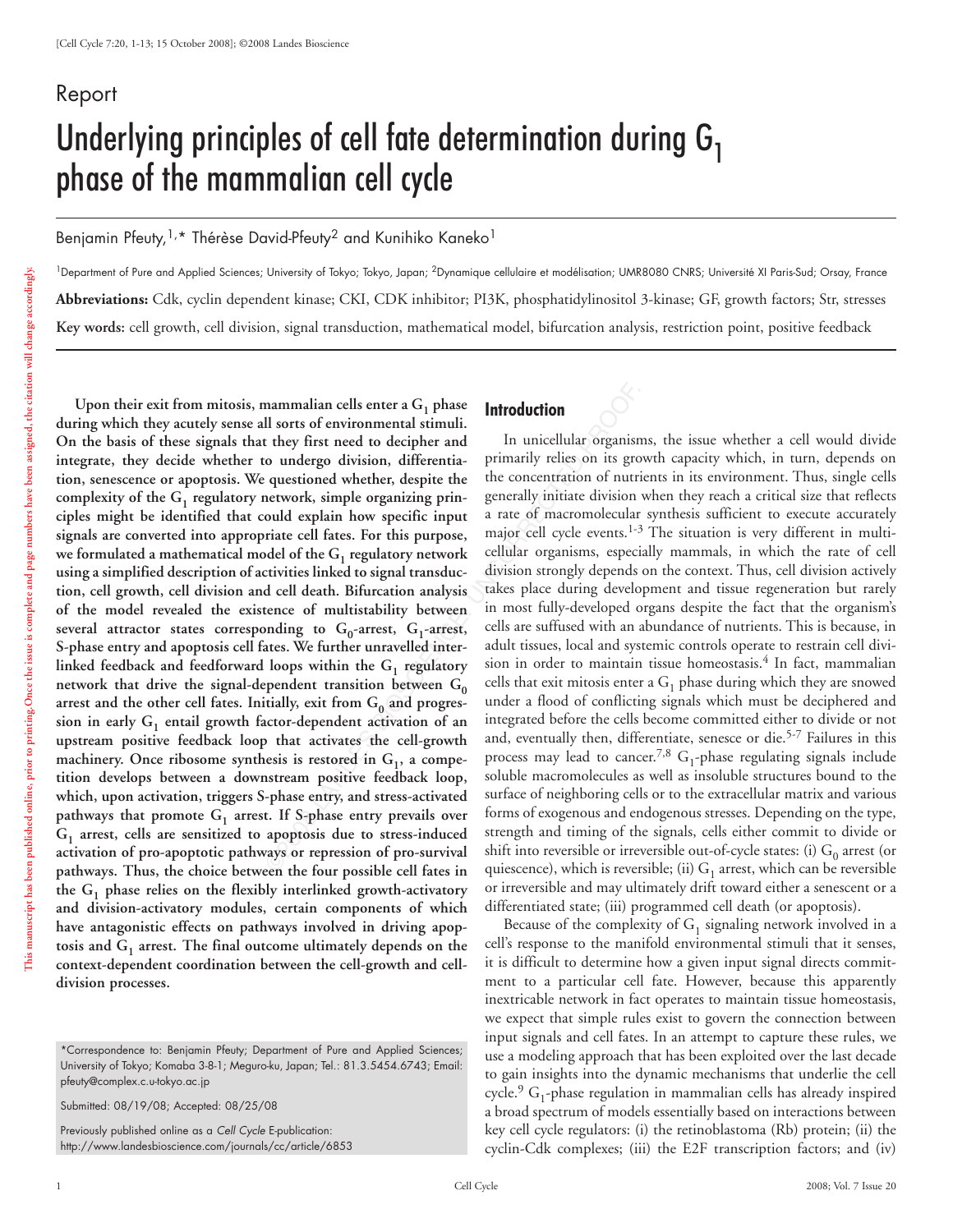the Cdk inhibitors (CKIs).<sup>10-18</sup> Our model extends the scope of such  $G_1$ -phase models by integrating the contribution of selected signal transduction pathways and of cell growth, which are likely to play a crucial role in cell fate determination during  $G_1$ -phase progression. In particular, the involvement of two families of  $G_1$  regulatory signals were considered: (i) mitogenic factors that activate the interactive Ras/Erk/Raf and PI3K/Akt/mTOR signal transduction pathways;19 and (ii) stresses (e.g., DNA damage, hypoxia, nutrient deprivation, oncogenic signals) that activate the p53 pathway.20 Both impinge on the activity of cell cycle as well as cell-growth regulators.

From the attractors in the G<sub>1</sub><br>
Lead, Our working hypothesis is<br>
aratious cell fates.<sup>21</sup> Indeed, the<br>
aratious cell fates.<sup>21</sup> Indeed, the<br>
aratious cell fates.<sup>21</sup> Indeed, the<br>
aration from the G<sub>0</sub> arrest and<br>
the G<sub>0</sub> Considering the absence of quantitative data on kinetics and the inherent complexity of the  $G_1$  regulatory pathways, we adopted a simplified description of activities linked to signal transduction, cell growth, cell division and cell death. Such a coarse-grained model is amenable to bifurcation analysis and numerical simulations and enabled us to identify how the attractors in the  $G_1$ regulatory network model depend on network architecture and the control parameters of the model. Our working hypothesis is that the attractor states represent various cell fates. $21$  Indeed, the G<sub>1</sub> regulatory network model exhibits four attractor states referred to as  $G_0$  arrest,  $G_1$  arrest, S-phase entry and apoptosis. The occurrence of multistability between these states indicates the presence of positive feedbacks that enforce cell transition from the  $G_0$ -arrested state to one of the other states in response to appropriate stimuli. First, we depicted the transition between the state of  $G_0$  arrest and that of S-phase entry as an event that is triggered by the sequential activation of two positive feedback loops by growth factors: a first loop drives partial phosphorylation of Rb and initiation of ribosome synthesis while a second loop leads to the completion of Rb phosphorylation and to the accumulation and activation of both cyclin E-Cdk2 and E2F transcription factors. Next, we examined how the stress-induced p53/p21 pathway may interfere with this two-step progression between  $G_0$  arrest to S-phase entry. In early  $G_1$ , p21 levels are sufficient to antagonize the activity of the cyclin E-Cdk2 complex and preclude full activation of the second positive feedback loop, thus giving rise to an intermediate stable state, namely  $G_1$  arrest. Later in  $G_1$ , the p21 levels become insufficient to antagonize cyclin E-Cdk2 activity, thus enabling p53 and E2F factors to cooperate in the initiation of cell-death programs. Based on these informations, we designed a toy model of the  $G_1$  regulatory network, which recapitulates the simple rules that underlie the connection between input signals and cell fates.

### **Model**

Figure 1 presents a simplified depiction of the mammalian  $G_1$ regulatory network, which includes key interactions between cell cycle regulators that have been experimentally identified over the last two decades<sup>22</sup> and incorporated into our model. This  $G_1$  regulatory network model was formulated as a set of ordinary differential equations listed in Table 1.

**Ribosomes and cell growth regulation.** Ribosomes are the central parts of the protein-synthesizing machine of the cell. They consist of two dissociable subunits that are produced in the nucleolus and exported from the nucleus into the cytoplasm where they are assembled into functional ribosomes. Ribosome biogenesis is a highly complex and energy-expending process that requires



Figure 1. Molecular network regulating  $G_1$ -phase progression in mammalian cells. Gray arrowhead lines (vs light gray roundhead lines) indicate positive (vs negative) regulations of the  $G_1$  signaling network that are mentioned in the text using alphabetic letters. Black arrowhead lines point to specific downstream biological programs such as quiescence/ $\mathsf{G}_{0}$ , S phase, apoptosis and  $\mathsf{G}_{1}$  arrest (reversible or irreversible). Upstream, the  $G_1$  regulatory network integrates input signals emanating from two main families of signaling pathways: (i) *IGF* refers to factors (mitogenic, growth and survival factors) that activate the interacting Ras/Erk/Raf and PI3K/Akt/mTOR signaling pathways and (ii) *IStr* refers more specifically in this study to p53-activating stresses. (Abbreviations: E.k2, cyclin E-Cdk2; D.k4, cyclin D-Cdk4,6; Ap, Apaf-1; E2F, activator E2Fs; Rib, Ribosomes; Rb<sub>p</sub>, hypophosphorylated Rb).

the interaction of a diversity of cellular components, including the three RNA polymerases Pol I/II/III, ribosomal proteins, ribosomal RNAs (rRNAs) and small molecules, in various cell compartments.23,24 Thus, there are many levels at which ribosome synthesis could be regulated. A critical regulatory element is the phosphoprotein Rb, which is not only a powerful repressor of cell cycle-regulating gene transcription but also acts as a potent block to rRNA Pol I transcription by interacting with and inactivating the nucleolar transcription initiation cofactor UBF25 (Fig. 1, pathway a). Another likely regulatory element is the kinase cyclin E-Cdk2, which has been shown to participate in nucleolar re-assembly and restoration of ribosome biogenesis after mitotic exit<sup>26,27</sup> (Fig. 1, pathway b). Finally, rRNA synthesis and pre-RNA processing are downregulated in response to various forms of exogenous and endogenous stress, notably via p53-dependent mechanisms<sup>26,28,29</sup> (Fig. 1, pathway c). Many events could affect the initiation and rate of ribosome synthesis to some degree; however, for the purpose of our model, we developed a qualitative description of cell-growth regulation by assuming that the rate of ribosome synthesis primarily depends on the levels of these three entities: (i) unphosphorylated Rb; (ii) cyclin E-Cdk2 activity; and (iii) p53 (Equation 1, Table 1). Newly synthesized ribosomes, in turn, catalyze protein synthesis (Fig. 1, pathway d).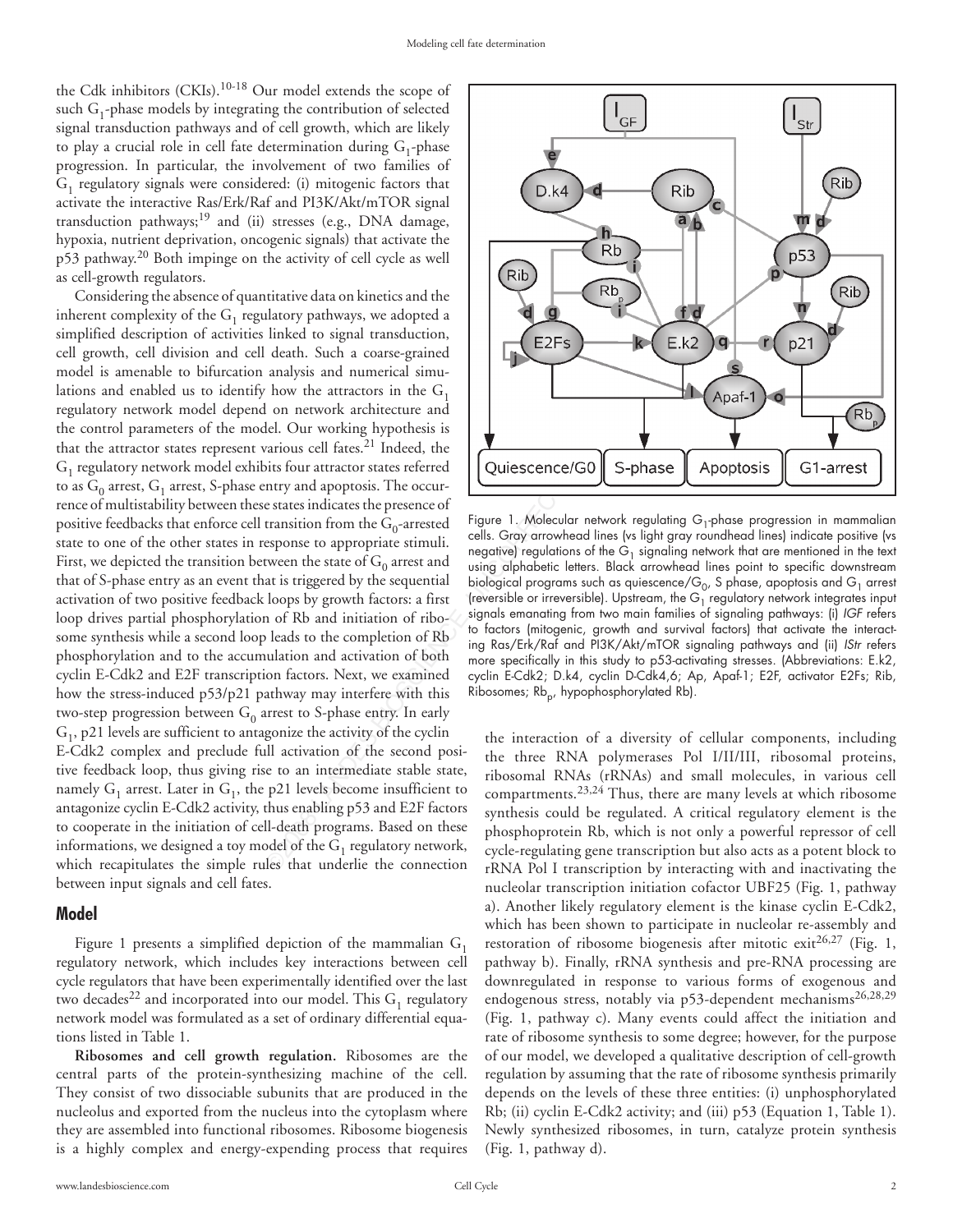## Table 1 Differential equations and parameters for mammalian G<sub>1</sub> regulatory network model

| $\frac{d[\text{Rib}]}{dt} = R_0 + (R_{\text{max}} - R_0) + \frac{[\text{E.k2}]^2}{([\text{E.k2}]^2 + C_{\text{E.k2} \to \text{Rib}})(1 + C_{\text{Rb} \to \text{Rib}} [\text{Rb}]^2)(1 + C_{\text{p53} \to \text{Rib}} [p53])}$<br>$-d_{Rib}[Rib]$       | (1) |  |
|----------------------------------------------------------------------------------------------------------------------------------------------------------------------------------------------------------------------------------------------------------|-----|--|
| $\frac{d[D.k4]}{[B.k4]} = [Rib] (k_{D.k4} + k_{GF \to D.k4} I_{GF}) - d_{D.k4} [D.k4]$<br>dt                                                                                                                                                             | (2) |  |
| $\frac{d[E2F]}{dt} = [Rib](k_{E2F} + \frac{[E2F]}{k'_{\text{exp}} + [E2F]}) - (d_{E2F} + d_{Rb \to E2F} ([Rb] + [Rb]P))[E2F]$                                                                                                                            | (3) |  |
| $\frac{d[E.k2]}{dt} = \frac{[Rib]}{C_{\text{Rb} \to \text{E}.k2} + 1} (k_{E.k2} + k_{E2F \to \text{E}.k2} [E2F]) - (d_{E.k2} + d_{p21 \to \text{E}.k2} [p21]) [E.k2]$                                                                                    | (4) |  |
| $\frac{d[p53]}{[E. k2]} = [Rib](k_{p53} + k_{Str \to p53} I_{Str}) - (d_{p53} + d_{Ek2 \to p53}[E. k2]) [p53]$<br>dt                                                                                                                                     | (5) |  |
| $\frac{d[p21]}{dt} = [Rib](k_{p21} + k_{p53 \rightarrow p21} [p53]) - (d_{p21} + d_{Ek2 \rightarrow p21} [E.k2]) [p21]$                                                                                                                                  | (6) |  |
| $\frac{d[Ap]}{l} = [Rib](k_{p53 \to Ap}[p53] + k_{E2F \to Ap}[E2F] + k_{E2F,p53 \to Ap} [E2F][p53]) - (d_{Ap} + d_{GF} \to Ap} I_{GF}[Rib]) [Ap]$                                                                                                        | (7) |  |
| $\frac{k'_\text{Rb} \ Rb_{\text{tot}}}{(k'_\text{Rb}+(k'_\text{Rb}+d_\text{E.k2\rightarrow Rb}[E.k2])(d_\text{D.k4\rightarrow Rb}[D.k4]+d_\text{E.k2\rightarrow Rb}[E.k2])/k_\text{Rb})}$<br>$[Rb]$ =                                                    | (8) |  |
| $[\mathrm{Rb}_P] = [\mathrm{Rb}] \frac{d_{\mathrm{D}.k4\to\mathrm{Rb}}[\mathrm{D}.k4] + d_{\mathrm{E}.k2\to\mathrm{Rb}} [\mathrm{E}.k2]}{4}$                                                                                                             | (9) |  |
| Intrinsic/Y-dependent synthesis/activation rate of X<br>$k_X / k_{Y\rightarrow X}$                                                                                                                                                                       |     |  |
| Intrinsic/Y-dependent degradation/inactivation rate of X<br>$d_X / d_{Y \rightarrow X}$ :                                                                                                                                                                |     |  |
| Intrinsic/Y-dependent control of the synthesis/activation rate of X<br>$C_{Y\rightarrow X}$ :                                                                                                                                                            |     |  |
| $d_{E2F} = d_{D,k4} = d_{E,k2} = d_{p21} = d_{p53} = d_{Ap} = d_{Rib} = 1$ , $R_0 = 1$ , $R_{max} = 1$ , $C_{Rb \rightarrow Rib} = 5$ , $C_{E,k2 \rightarrow Rib} = 0.0005$ , $C_{p53 \rightarrow Rib} = 1$                                              |     |  |
| $k_{D,k4} = 0.1, k_{GF \to D,k4} = 0.9, k_{E2F} = 0.1, k'_{E2F} = 0.11, d_{Rb \to E2F} = 10, \theta_{E2F} = 0.5, C_{Rb \to E,k2} = 10, k_{E,k2} = 0.1$                                                                                                   |     |  |
| $k_{E2F\rightarrow Ek2} = 0.9, d_{p21\rightarrow Ek2} = 20, k_{p53} = 0.1, k_{str\rightarrow p53} = 0.9, d_{E,k2\rightarrow p53} = 5, k_{p21} = 0.1, k_{p53\rightarrow p21} = 0.9, d_{Ek2\rightarrow p21} = 40$                                          |     |  |
| $k_{p53\rightarrow Ap} = 0.5$ , $k_{E2F\rightarrow Ap} = 0.5$ , $d_{p53,E2F\rightarrow Ap} = 5$ , $d_{GF\rightarrow Ap} = 0.5$ , $\theta_{Ap} = 0.5$ , $d_{D.k4\rightarrow Rb} = 20$ , $d_{E.k2\rightarrow Rb} = 50$ , $k_{Rb} = k'_{Rb} = Rb_{tot} = 1$ |     |  |

**Cyclin D-Cdk4,6 complexes as extracellular growth factor**  sensors. Exit of cells from  $G_0$  entails continuous mitogenic stimulation, which upregulates *cyclin D* mRNA levels and facilitates the formation, accumulation and activation of cyclin D-Cdk4,6 complexes. The increase in cyclin D-Cdk levels in response to interactions between mitogens and cell-surface receptors requires activation of the leading member of the Ras superfamily of small GTPases. Three major Ras effector pathways, mediated by Erk, PI3K and the Rho subfamily of small GTPases, cooperate in this process.19 By contrast, activation of certain other signaling pathways (e.g., those involving cell-adhesion molecules or TGFβ) inhibits cyclin D-Cdk complex formation by inducing the expression of CKIs of the Ink4 family, which compete with the D-type cyclins for binding to Cdk4,6.30 For the sake of simplicity, we consider that these conflicting signals combine to ultimatily generate a single input *IGF* that modulates cyclin D-Cdk levels (Equation 2, Table 1 and Fig. 1, pathway e). It should not be ignored, however, that there are many pathways that could regulate the rate of cyclin D-Cdk accumulation.

**Rb regulation at the crossroad of G1-phase signaling pathways.**  The first identified member of the retinoblastoma (Rb) protein family acts as a central pivot in the  $G_1$  regulatory network, operating at the endpoint of signaling cascades which convey information concerning the extracellular environment and at the startpoint of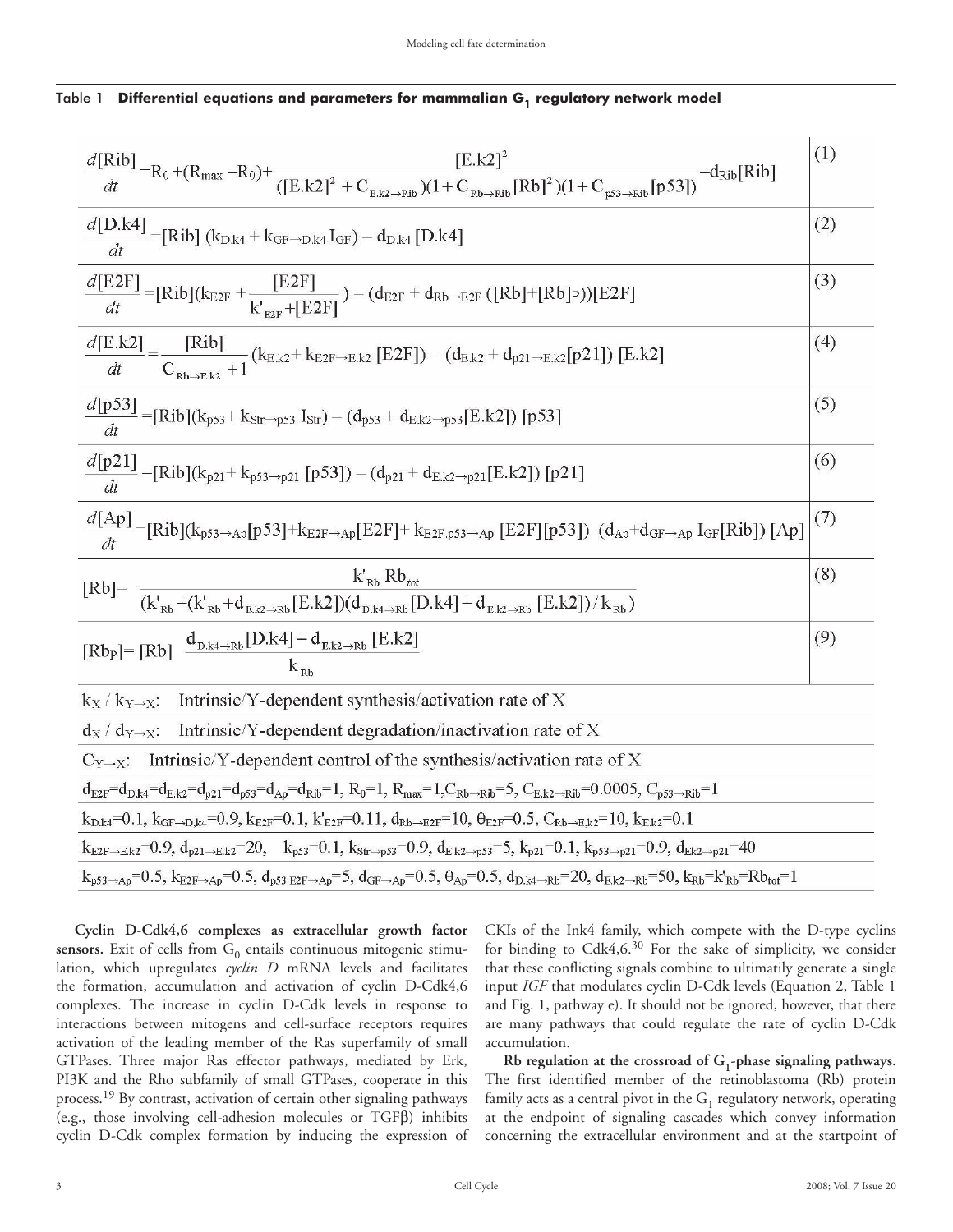genetic cascades which elicit diverse responses to these inputs. $31,32$ Indeed Rb, on the one side, is a principal phosphorylation substrate of cyclin D,E-Cdks but, on the other side, obstructs gene expression by two distinct mechanisms: (i) it binds to and blocks the transactivation domain of transcription factors, notably the E2F factors, which positively regulate RNA polymerase II (Fig. 1, pathways f and g); (ii) it mobilizes chromatin-modifying factors, and consequently it directly represses transcription, especially of rRNA and tRNA polymerases Pol I and Pol III (Fig. 1, pathway a). Rb can exist in three different phosphorylated forms, each of which exerts unique activities:33 (1) unphosphorylated, Rb acts as a general transcriptional repressor inhibiting the activity of all three RNA polymerases; $^{25}$ (2) when partially (hypo) phosphorylated by cyclin D-Cdks (Fig. 1, pathway h), it loses its ability to directly repress transcription, especially that of rRNAs and *cyclin E*; (3) when hyperphosphorylated by cyclin E-Cdk2 (Fig. 1, pathway i), Rb dissociates from the E2F factors, enabling them to stimulate the transcription of genes involved in both cell division and cell death. In our model, phosphorylation/dephosphorylation reactions are assumed to be fast enough while the half-life of Rb is assumed to be long enough<sup>34</sup> so that the three forms are always in equilibrium (Equations 8 and 9, Table 1).

mulate the transcription of genes the Cip/Kip family, perhaptell death. In our model, phospho-gene of p53,<sup>43</sup> and a mas are assumed to be fast enough arrest. However, given the otset of the fast enough and ot obe long en **Regulation of activator E2Fs.** There are two subclasses of E2F transcription factors, termed activator E2Fs (E2F1,2,3) and repressor E2Fs (E2F4,5). Activator E2Fs occur in cycling cells, where they induce transcription of a cohort of cell cycle regulatory as well as pro-apoptotic genes; notably they upregulate their own expression (Fig. 1, pathway j) as well as that of *cyclin E* (Fig. 1, pathway k). In contrast, repressor E2Fs primarily occur in quiescent and terminally-differentiated cells.<sup>35</sup> Rb is a powerful repressor of activator E2Fs and, thus, of cell cycle-regulating gene transcription. It is important to recognize that cyclin D-Cdk-mediated Rb phosphorylation does not dissociate the activator E2Fs, which would promote S-phase entry, a function which is strictly controlled by cyclin E-Cdk2 complex activity. Equation 3 (Table 1) recapitulates these regulations of activator E2Fs. Our model also assumes that DNA replication is initiated and S-phase entry takes place when the level of activator E2Fs reaches a threshold. E2F-mediated apoptosis involves many target genes of the activator E2Fs, some of which are transcriptional targets or pro-apoptotic cofactors of p53 as well<sup>36-39</sup> (Fig. 1, pathway l).

**The stress-sensitive p53/p21 module.** The tumor suppressor protein p53 is a ubiquitous transcription factor that not only upregulates the expression of genes involved in cell cycle arrest (e.g., p21) and in apoptosis (e.g., Bax, Apaf1), but also represses Pol I and Pol III transcription, and thus can interfere with ribosome biogenesis and cell growth<sup>20</sup> (Fig. 1, pathways c, n and o). The transactivation function of p53 is finely tuned to its nuclear level of expression due to the formation of a negative loop with the product of one of its target genes, Mdm2, which binds p53 and thereby inhibits its transcriptional activity and facilitates its nuclear export and degradation. p53 nuclear levels dramatically increase in response to a wide variety of stress signals (e.g., DNA damage, depletion of nucleotide triphosphates, hypoxia, nutrient deprivation, cell-cell contact, oncogenic signals, cell deformation) that alleviate its negative regulation by Mdm2. p53 nuclear exclusion, in turn, is facilitated by cyclin E-Cdk2 activity (Fig. 1, pathway p). For simplicity, we shall assume that p53 passively accumulates in the nucleus in the presence of stress (Fig. 1, pathway m) even though the negative feedback loop between Mdm2 and p53 should build up a non-linear p53 response (Equation 6, Table 1).

Stress-induced p53 nuclear accumulation and activation during the  $G_1$  phase triggers cell cycle arrest that is mediated in great part by p21*Cip1*, which belongs to the Cip/Kip family of CKIs. Like the two other family members (p27*Kip1*, p57*Kip2*), p21*Cip1* binds to and inhibits the activity of all cyclin-Cdk1,2 complexes (Fig. l, pathway q). Interestingly, it also binds to cyclin D-Cdk complexes and facilitates their nuclear import, but does not impair their kinase activity.<sup>40</sup> p21, in turn, is quickly downregulated upon phosphorylation by the cyclin-Cdk1,2 complexes, which indicates a strong mutually antagonistic interaction between these two components (Equation 7, Table 1; Fig. 1, pathway r). The expression of various Cip/Kip proteins is induced by different signals.41 Our model focuses on p21, which was the first identified<sup>42</sup> and is the most thoroughly studied member of the Cip/Kip family, perhaps because it is the product of a main target gene of p53,<sup>43</sup> and a major mediator of p53-dependent cell cycle arrest. However, given their relatively high degree of homology with p21, it is likely that other Cip/Kip proteins could function similarly, albeit in different contexts.

**Cyclin E-Cdk2 regulation.** We recapitulate here all the processes described above, which either regulate or are regulated by the activity of cyclin E-Cdk2 complexes. On the one hand, unphosphorylated Rb and the activator E2Fs repress and upregulate, respectively, the expression of *cyclin E* mRNAs (Fig. 1, pathways f and k), which is prerequisite for the appearance of cyclin E-Cdk2 complexes, while p21 inhibits cyclin E-Cdk2 kinase activity (Equation 4, Table 1). On the other hand, cyclin E-Cdk2 hyperphosphorylates Rb, facilitates p53 nuclear export and downregulates p21 (Fig. 1, pathways i, p and r). Furthermore, cyclin E-Cdk2 kinase activity reinstates nucleolar assembly and pre-rRNA processing, which eventually leads to the restoration of ribosome synthesis (Fig. 1, pathway b).

**Apoptosome-mediated initiation of cell death.** Apoptosis refers to a form of programmed cell death, which results from the activation of caspases, a family of proteases that irreversibly cleave cellular proteins, generating dramatic physiological and morphological changes incompatible with cell survival. Apoptosis may be triggered via two main routes:<sup>44</sup> (i) an extrinsic pathway that is initiated upon binding of specific extracellular ligands to cell-surface death receptors, which mediate instructive apoptosis; (ii) an intrinsic pathway that is activated in response to endogenous stress signals which lead to the release of cytochrome c from mitochondria and subsequently drives the formation of apoptosomes and activation of caspases. Apoptosome formation is driven by the oligomerization of Apaf-1 (a caspase-9 cofactor) in response to cytochrome c binding in the presence of dATP or ATP. The intrinsic pathway is regulated at many levels by activator E2Fs and p53,36,37 both of which transactivate Apaf-1,<sup>45</sup> (Fig. 1, pathways l and o). In turn, apoptosis is opposed by the activity of the PI3K/Akt pathway, which operates at both the transcriptional and translational levels via a multiplicity of mechanisms to promote cell survival<sup>46</sup> (Fig. 1, pathway s). Equation 7 (Table 1) formulates, in a simplified way, how Apaf-1 activation depends on the balance between the pro-apoptotic activities of the E2F factors and p53 vis-à-vis the anti-apoptotic effects of growth factors and survival factors. It is assumed that, when Apaf-1 reaches a threshold level, caspase-3 is irreversibly activated and induces apoptosis.47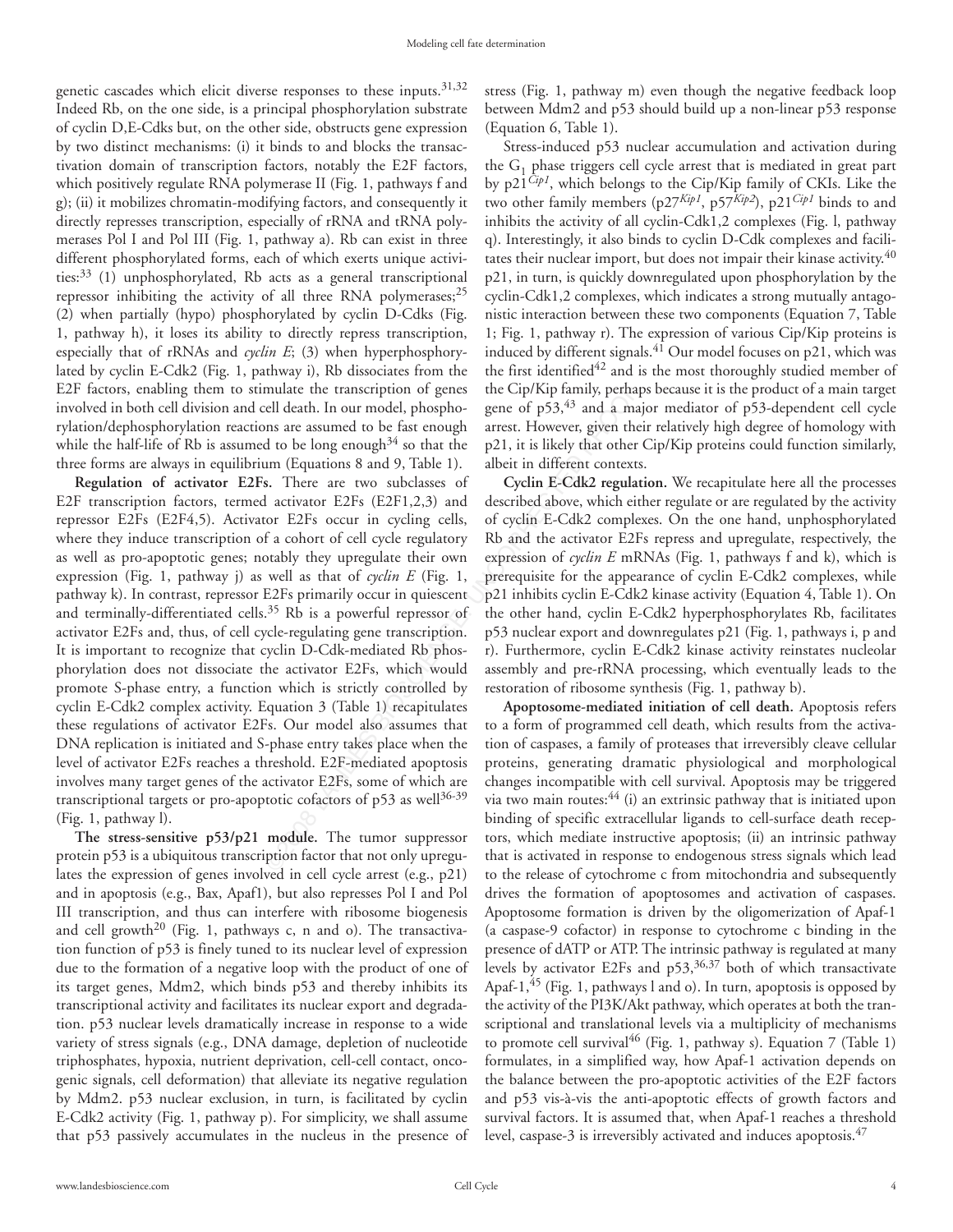

Mid Mid High High High Low<br>
Low High High Low Low Low<br>
Low High High Low Low Low<br>
Low High High Low Low Low<br>
modes of the G<sub>1</sub> regulatory network. (A) Plots depicting the steady-<br>
modes (-III) of stoble solutions (full li Figure 2. The four steady-state attractors of the  $G_1$  regulatory network. (A) Plots depicting the steadystate levels of Rb, E2F, p21 and Apaf-1 as a function of *IGF* for three different values of *IStr* ranging from 0 to 0.4, which reveal three branches (I–III) of stable solutions (full lines indicate stable states and dotted lines indicate unstable states; dashed lines indicate θ*E2F* and θ*Ap*, respectively). (B) Qualitative and relative estimation of the amounts of selected species in the four identified stable steady states of the  $G_1$  regulatory network. (C) Overlapping stability domains of the four stable steady states of the G<sub>1</sub> regulatory network as a function of the intensities of the *IGF* and *IStr* signals. Coding : S-phase entry (white region), apoptosis (gray region),  $G_0$  arrest (black dots) and  $G_1$  arrest (empty squares).

# **Results**

Cell fates as attractor states of the  $G_1$  regulatory network. To begin with, we present a static picture of the behavior of the  $G_1$  regulatory network predicted by our model. The bifurcation diagrams in Figure 2A show how the steady state levels of selected species (E2F, Apaf-1, Rb and p21) depend on the two main control parameters, *IGF* and *IStr*. There are clearly three separate classes of solution branches that differ in their content of the selected species. In one of the branches (III), the Apaf-1 level varies such that it could be either below (IIIa) or beyond (IIIb) a threshold at which a cell-death program is triggered. Thus, it is possible to qualitatively identify four distinct stable steady states that arise depending on cellular content of selected species, including ribosomes (Rib), unphosphorylated Rb, activator E2Fs (E2F), cyclin E-Cdk2 (E.k2), p53, p21 and Apaf-1 (Fig. 2B). We assume that these four classes of steady states correspond to the physiological states of  $G_0$  arrest,  $G_1$  arrest, S-phase entry and apoptosis. Their overlapping stability domains are shown in Figure 2C: (i) the  $G_0$ -arrest state is stable when the intensity of *IGF* signals is low enough and typically exhibits high Rb content but low contents of all other species; (ii) the state of S-phase entry is stable when the intensity of *IStr* signals is low enough and the intensity of *IGF* signals is high enough and it is characterized by high contents of ribosomes as well as of cyclin E-Cdk2 and E2Fs; (iii) the  $G_1$ -arrest state is stable when the intensities of *IGF* and *IStr* signals are high enough and typically displays high p53 and p21 levels, an intermediate ribosome supply, and relatively low levels of cyclin E-Cdk2 and E2Fs; (iv) the state of apoptosis is stable when the intensity of *IGF*

signals is low enough and the intensity of *IStr* signals is high enough and is characterized by high levels of Apaf-1 along with high levels of cyclin E-Cdk2, E2Fs and p53. The existence of multistability between these distinct states allows us to predict that the final outcome depends not only on the actual signal intensities, but also on the history of the signal intensity changes.

It is important to recognize that the physiological states of  $G_0$  arrest,  $G_1$  arrest, S-phase entry or apoptosis do not have, strictly speaking, 'steady' properties. In fact, the physiological  $G_1$ -arrest state is transitory as  $G_1$ -arrested cells ultimately drift toward diverse differentiated or senescent states or even return to the cell cycle. Likewise, cells do not stay confined to S phase as they usually progress toward later cell cycle phases. However, for the purpose of our model, it is valid to consider these transient states as steady so long as we focus on the  $G_1$  regulatory network dynamics and do not incorportate specific events activated downstream from cyclin E-Cdk2, E2Fs, Rb or p21.

In the following sections, we describe how our model predicts the possible mechanisms by which context-dependent multistability drive these different cell fates during the  $G_1$ phase.

From G<sub>0</sub> arrest to S-phase entry: activating two positive feed**backs and crossing one irreversible transition.** We first investigated how growth factors that stimulate both cell growth and cell division (*IGF*) drives  $G_1$  regulatory network dynamics in the absence of  $p53/$ p21-activating signals (*IStr* = 0). In the absence of growth-factor stimulation, postmitotic cells exhibit high levels of unphosphorylated Rb as well as a generally moderate pool of ribosomes while the levels of cyclin-Cdk and of activator E2Fs (thereafter called E2Fs) are nearly nil (Fig. 3A). Physiologically, this stable state corresponds to  $G_0$  arrest. A moderate level of *IGF* does not significantly modify the  $G_1$  regulatory network activity but larger amounts can drive the network into a steady state characterized by a substantial pool of ribosomes as well as of hyperphosphorylated Rb, E2Fs and selected cyclin-Cdk complexes (cyclin D-Cdks and cyclin E-Cdk2). This state corresponds to S-phase entry in which [*E*2*F*] exceeds the critical value θ*E2F*. The bifurcation diagram (right, Fig. 3) depicts how the stable  $G_0$ -arrest state disappears when *IGF* exceeds a critical amount.

Like the *IGF* strength, the duration of suprathreshold growthfactor stimulation is a determining factor in cell exit from  $G_0$ . If, indeed, growth factors are withdrawn before a specific time in  $G_1$ , the cell can readily return to the  $G_0$ -arrest state (Fig. 3B). If, however, growth factors are withdrawn beyond that specific time, the cell is unable to return to  $G_0$  and it inevitably continues to drift toward the state of S-phase entry (Fig. 3C). This specific 'point of no-return' in the  $G_1$  phase has been called the restriction point.<sup>48,49</sup> In terms of dynamical systems theory, it corresponds to the unstable boundary that separates the attractors of  $G_0$ -arrest and of S-phase entry in the absence of growth factors.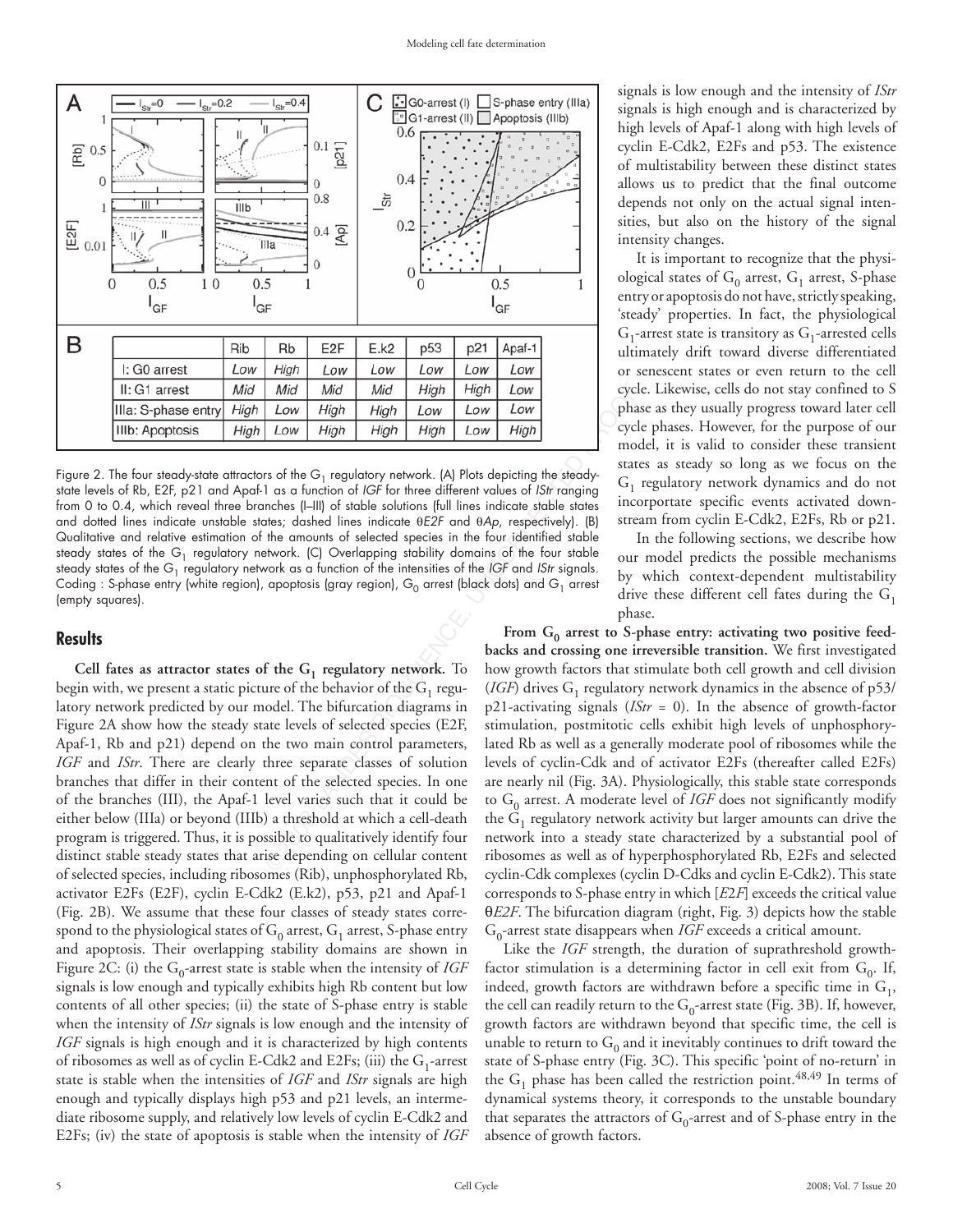1, contributes to raising the levels<br>
e-path positive feedback loop can<br>
and cyclin-Cdk2 does not efficiently<br>
in E-Cdk2 and E2F levels is rela-<br>
relationed Rb phosphorylation<br>
in E-Cdk2 and E2F levels is related<br>
luk-dep The irreversible switch between the states of  $G_0$  arrest and S-phase entry entails the existence of a strong positive feedback loop within the  $G_1$  regulatory network that could generate bistability between the two states. Our model enables us to identify the origin of this feedback, which actually results from a cascade of at least two intimately linked positive feedback loops. The bifurcation diagrams of Figure 4 emphasize the critical role played in this process by the differential capacity of cyclin D-Cdks and cyclin E-Cdk2 to phosphorylate Rb. For  $dE. k2 \rightarrow Rb = 0$ , the main operational G<sub>1</sub> regulatory module comprises cyclin D-Cdks, hypophosphorylated Rb, and a moderate pool of cyclin E-Cdk2 and of ribosomes ('cyclin D-Cdks/Rb/cyclin E-Cdk2/Ribosome loop'): cyclin D-Cdks partially phosphorylate Rb, relieving the Rb-dependent repression of rRNA and *cyclin E* transcription and, thereby, reinstate ribosome and protein synthesis (operating with the pre-existing pool of ribosomes and the lowlevel of emerging cyclin E-Cdk2 activity). The resulting increase in overall protein translation, in turn, contributes to raising the levels of all cyclin-Cdks. Such a multiple-path positive feedback loop can induce bistability between the  $G_0$ -arrest state and an 'active' state with increased levels of ribosomes and cyclin-Cdks (Fig. 4A; light gray line). However, as long as cyclin E-Cdk2 does not efficiently phosphorylate Rb, the rise in cyclin E-Cdk2 and E2F levels is relatively modest because cyclin D-Cdk-dependent Rb phosphorylation does not induce E2F release from the Rb-E2F complex efficiently. In contrast, at large *dE.k2*→*Rb* values, the levels of cyclin E-Cdk2 and E2Fs increase significantly (Fig. 4A; dark gray and black lines) in response to the activation of a positive feedback loop which drives cyclin E-Cdk2-dependent hyperphosphorylation of Rb, thereby liberating the E2F factors and enabling them to boost their own synthesis as well as that of cyclin E ('cyclin E-Cdk2/Rb/E2F loop'). Thus, the steady state concentration of cyclin E-Cdk2 exhibits a discrete transition from low to high values as *dE.k2*→*Rb* increases (Fig. 4B).

In summary, activation of the cyclin D-Cdks/Rb/cyclin E-Cdk2/ Ribosome loop enables to restore ribosome biogenesis and protein synthesis, which does not require a high level of cyclin E-Cdk2 activity. On the other hand, activation of the cyclin E-Cdk2/Rb/E2F loop is necessary to promote S-phase entry. Thus, early activation of the cyclin D-Cdks/Rb/cyclin E-Cdk2/Ribosome loop contributes to the later activation of the cyclin E-Cdk2/Rb/E2F loop because cyclin E-Cdk2 accumulation depends on both the translational cell capacity and Rb phosphorylation status. It should be possible, however, to uncouple the two loops by changing parameters other than *dE.k2*→*Rb*. Indeed, any process that would straightaway prohibits or promotes cyclin E or E2F accumulation would consequently repress or activate the cyclin E-Cdk2/Rb/E2F loop.

**Stress-induced G<sub>1</sub> arrest versus apoptosis.** The pivot of the cyclin E-Cdk2/Rb/E2F loop is the activity of the cyclin E-Cdk2 complex, which controls the release of E2F factors that activate cell cycleregulating gene transcription and promotes S-phase entry. Therefore, negative regulation of cyclin E-Cdk2 by physiological inhibitors such as Cip/Kip proteins (e.g., p21) are expected to interfere with  $G_1$ -phase progression toward S-phase.

We applied our model to investigate how p53-activating stresses modify  $G_1$  regulatory network dynamics in the presence of growth factors that otherwise impel cell exit from quiescence (Fig. 5). Exposure to a mild stress intensity (*IStr* = 0.3), which results in



Figure 3. S-phase entry requires a minimal strength and duration of growthfactor signals. Results from simulation and bifurcation analysis of the  $G_1$  regulatory network dynamics in the absence of stress signals (*IStr* = 0). Left: Plots of concentration changes over time of selected components of the  $G_1$  regulatory network in response to a step or pulse of *IGF*. Right: Corresponding plots of the cyclin E-Cdk2 concentration changes as a function of *IGF* (gray lines), as compared to its steady-state level (full lines indicate stable states and dotted lines indicate unstable states): (A) Successive increasing *IGF* steps: 0, 0.3, 0.6 and 0.9. (B) A 'short' pulse of growth factors (*IGF* = 1) is applied from *t* = 20 to *t* = 25. (C) A 'long' pulse of growth factors (*IGF* = 1) is applied from *t* = 20 to *t* = 27.

rates of p53 and p21 accumulation that are insufficient to stop the activation of the cyclin E-Cdk2/Rb/E2F loop, only delays  $G_1$ -phase progression and entry into S phase (Fig. 5A). However, exposure to a more severe stress intensity (e.g., *IStr* = 0.4), results in higher rates of p53 and p21 accumulation that stop activation of the cyclin E-Cdk2/Rb/E2F loop and halt  $G_1$ -phase progression at a steady state that is distinct from  $G_0$  arrest or S-phase entry (Fig. 5B). The bifurcation diagram depicted in Figure 5B (right) depicts how, in this case, a new steady state branch appears and coexists with the two other stable branches corresponding to  $G_0$  arrest and S-phase entry. This new branch, which we call the ' $G_1$ -arrest' state, is characterized by low levels of E2Fs and cyclin E-Cdk2 ([*E*.*k*2] ~ 0.01) as occurs in the situation where  $Cp21 \rightarrow E.k2 = 0$  and  $dE.k2 \rightarrow Rb = 0$  (Fig. 4B). This suggests that  $G_1$  arrest results from a failure to activate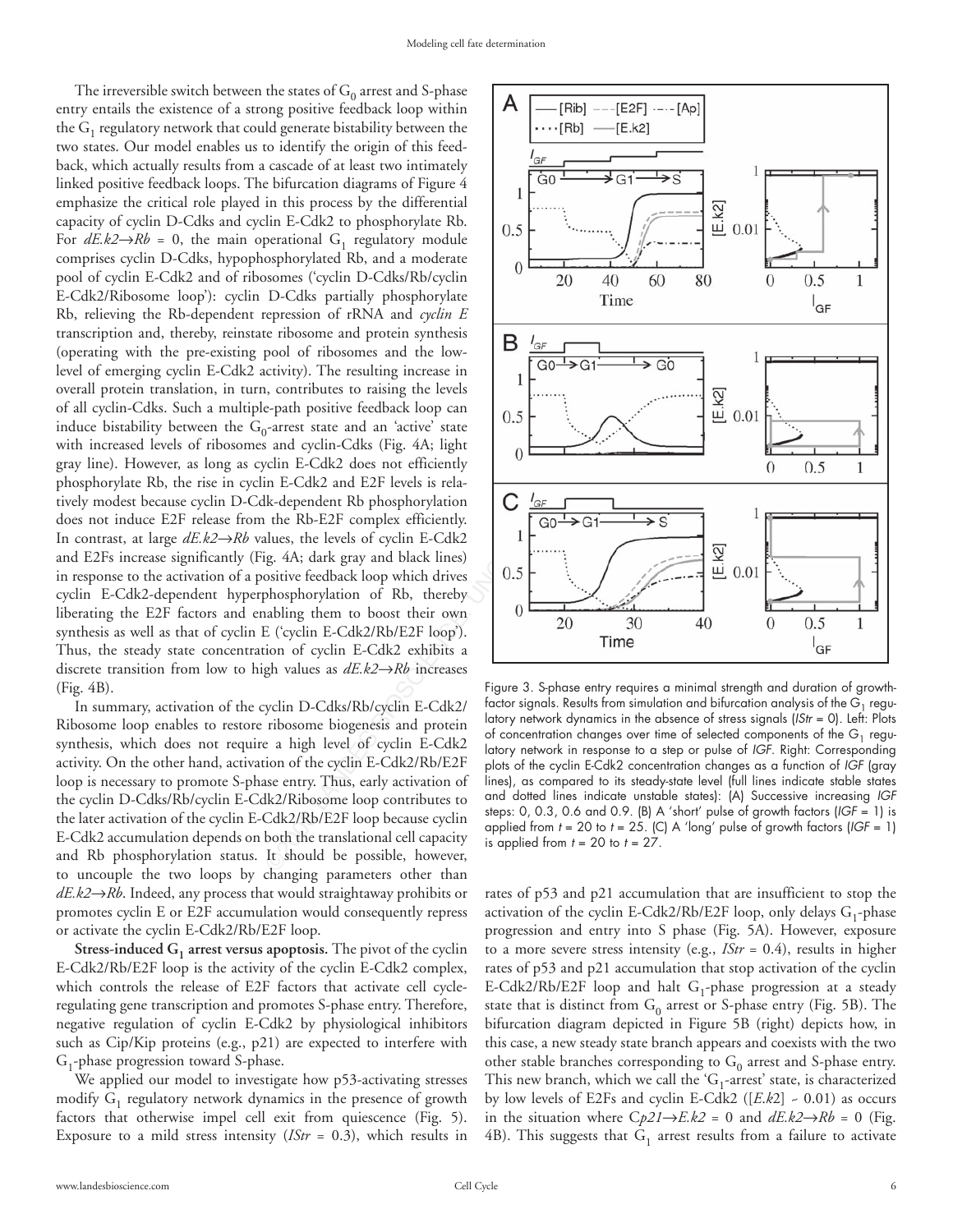

Figure 4. Coupled growth-activatory and division-activatory positive feedback loops. Bifurcation diagrams demonstrating the presence of two intricately entwined positive feedback loops within the  $G_1$  regulatory network (full lines indicate stable states and dotted lines indicate unstable states). (A) Steady-state levels of cyclin E-Cdk2 as a function of *IGF* for three values of *dE.k2*→*Rb* (light gray line: 0; dark gray line: 20; black line: 50). (B) Steady state level of cyclin E-Cdk2 as a function of *dE.k2*→*Rb* in the presence of growth-activatory signals  $(IGF = 1).$ 



the cyclin E-Cdk2/Rb/E2F loop. The exact mechanism of failure is depicted on the bifurcation diagram obtained as a function of *IGF* for different values of *kp53*→*p21* and of *Cp53*→*Rib* in the presence of stress (*IStr* = 0.4) (Fig. 5C). Following stress-induced  $p53$  activation, the branch corresponding to the  $G_1$ -arrest steady state inflates proportionately to the extent of p53-dependent p21 induction or downregulation of ribosome synthesis. Thus, two distinct processes cooperate to induce  $G_1$  arrest in response to p53-activating stresses: (i) p21-dependent cyclin E-Cdk2 inhibition, which results in the requirement for a larger ribosome supply to support activation of the cyclin E-Cdk2/Rb/E2F loop and (ii) p53-dependent downregulation of ribosome synthesis.

Because the  $G_1$  regulatory network model exhibits bistability between the states of  $G_1$  arrest and S-phase entry, we predict that the time in  $G_1$  phase at which the stress signal is applied would have a critical impact on cell fate. Figure 6 depicts the differential effect of stress (*IStr* = 0.4) exposure at different times after growth factor stimulation. When the stress is applied at time *t* = 26, inhibition of the cyclin E-Cdk2 complexes is sufficient to drive  $G_1$ arrest (Fig. 6A). However, when the stress is applied slightly later

 $(t = 28)$ , it is unable to sufficiently repress cyclin E-Cdk2 activity to block the surge in E2F factor concentrations, which otherwise precipitate entry into S phase (Fig. 6B). In the later case, however,  $p53$  continues to accumulate in the nucleus of late-G<sub>1</sub>/S-phase cells, where it can activate pro-apoptotic target genes. As a result, the simultaneous presence of high levels of p53 and E2Fs leads to increased apoptosome activity in late  $G_1/S$ -phase cells, which eventually surpasses the threshold required to trigger cell-death programs (Fig. 6C). In summary, E2F factors and p53 cooperate to trigger apoptosis when p53-dependent p21 accumulation in  $G_1$ phase fails to arrest cell cycle progression by preventing activation of cyclin E-Cdk2 above the threshold necessary to free E2F factors.

**Bypassing the** *Rb* **module.** In the previous section, we established that the selective inhibition of cyclin E-Cdk2 by stress-induced CKIs is able to stop activation of the cyclin E-Cdk2/Rb/E2F loop and create a stable  $G_1$ -arrest state. The  $G_1$ -arrest state especially differs from the  $G_0$ -arrest state with respect to its ribosome content. Moreover, it is not incompatible with continued cell growth in the absence of cell division as long as Rb continues to prevent the liberation of E2F factors. Thus, the probability that a cell arrests in  $G_1$  and eventually drifts toward a differentiated or senescent state depends on the presence of a functional *Rb* module. In the absence of Rb, E2F factors would be constitutively activated and

Figure 5. Stress-induced  $G_1$  delay and arrest. (A and B) Simulation and analysis of  $G_1$  regulatory network dynamics in the presence of various steps of stress (A: *IStr* = 0.3; B: *IStr* = 0.4). Left: Plots of the concentration changes over time of selected components of the  $G_1$  regulatory network in response to *IGF* and *IStr* steps, simultaneously applied at time *t* = 20. Right: Corresponding plots of the changes in cyclin E-Cdk2 concentration as a function of *IGF* (gray lines), as compared to its steady-state level (full lines indicate stable states and dotted lines indicate unstable states). (A) a moderate step of stress delays S-phase entry while (B) a slightly larger step induces  $G_1$  arrest (characterized by high levels of p53 and p21 and low levels of E2F and cyclin E-Cdk2). (C) Bifurcation diagrams as a function of *IGF* in situations in which stress application results in (i) p53-dependent induction of p21 only (dark gray: *Cp53*→*Rib* = 0; *kp53*→*p21* = 0.9), (ii) p53-dependent downregulation of ribosome synthesis only (light gray: *Cp53*→*Rib* = 1; *kp53*→*p21* = 0) or (iii) both (black: *Cp53*→*Rib* = 1; *kp53*→*p21* = 0.9).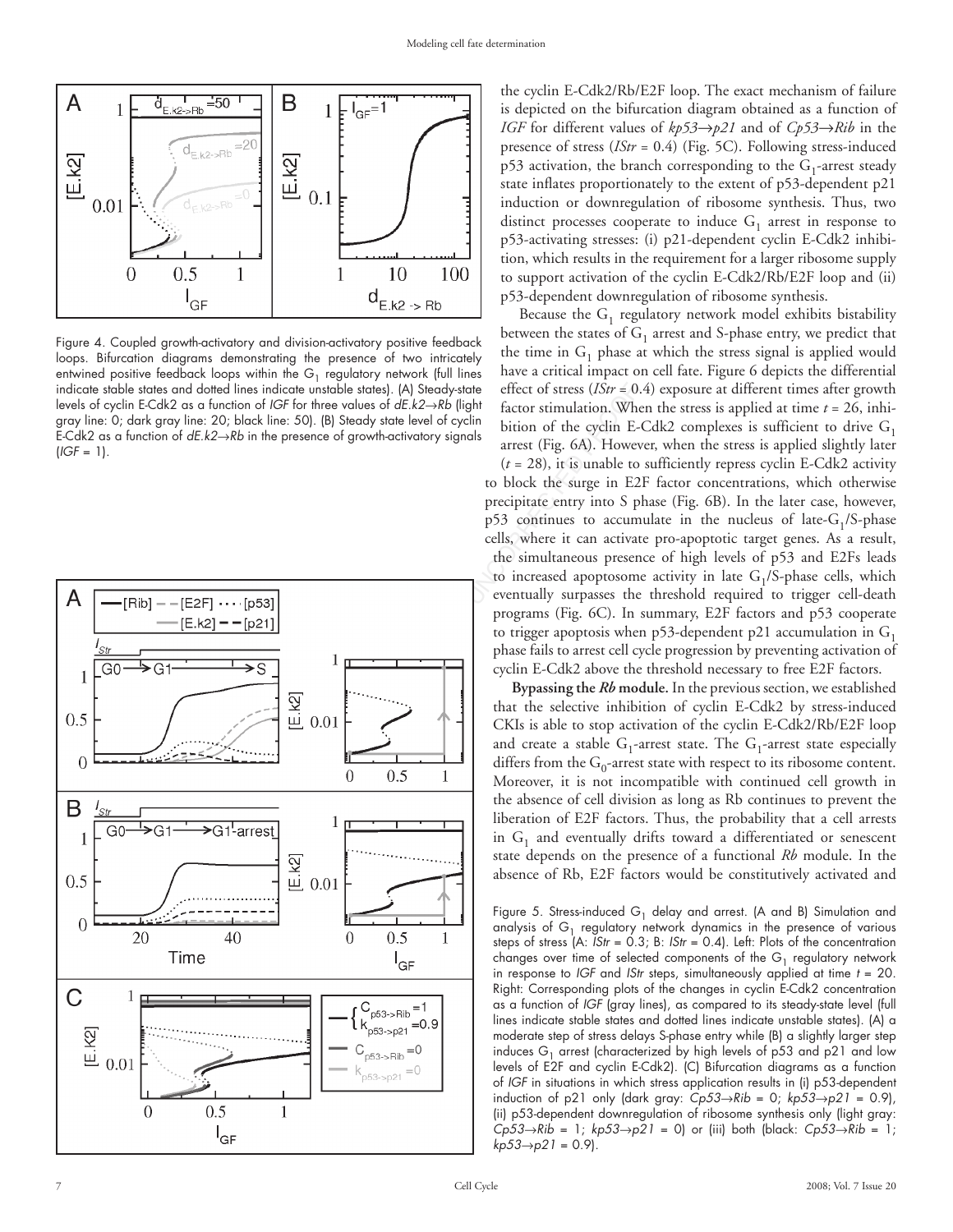E2F-dependent cell cycle-regulating gene transcription and ribosome synthesis would simultaneously take place after mitotic exit in the absence of cyclin D-Cdk complexes. As shown in Figure 7A,  $Rb\text{-negative } (Rb\text{-})$  cells are unable to undergo  $\text{G}_0$  arrest because cyclin E-Cdk2 and E2F factors accumulate even in the absence of growthfactor signals (*IGF* = 0). As a result, *Rb-* cells become sensitized to apoptosis because, in the absence of growth factors, they fail to experience levels of anti-apoptotic factors sufficient to overcome the pro-apoptotic activity of E2F factors. This scenario of apoptosis does not require the presence of stress signals such as those that activate p53 functions. Instead, it proceeds from a premature activation of E2F factors, which leads to a precipitate loading of pro-apoptotic factors that is not countered at the time by a large enough cell provisioning of survival factors from the environment. The absence of a  $G_0$ -arrest state and the enhanced sensitivity to apoptosis associated with the loss of *Rb* function is depicted in the phase diagram of Figure 7B. E2F or *cyclin E* upregulation should a priori have the same effect as *Rb* loss, considering that E2F factors induce *cyclin E* expression and that cyclin E-Cdk2 complexes can substitute for the cyclin D-Cdk complexes to relieve *Rb*-dependent repression of RNA Pol I and III transcription.

egulation should a priori have the<br>
that E2F factors induce *cyclin E*<br> *Rb*-dependent repression of RNA<br>
Time<br> *Rb*-dependent repression of RNA<br>
tory network. Dissecting the  $G_1$  requie 6. E2Fs and p53 co<br>
xtract the ma A toy model of the  $G_1$  regulatory network. Dissecting the  $G_1$ regulatory network allowed us to extract the main feedback/feedforward structure that underlies the context-dependent switch between, on one side, the state of  $G_0$  arrest, and, on the other side, the states of S-phase entry,  $G_1$  arrest or apoptosis: the growth factor-stimulated cyclin D-Cdks/Rb/cyclin E-Cdk2/Ribosome loop triggers a competition between the cyclin E-Cdk2/Rb/E2F loop and the stressactivated p53/p21 pathway. We have designed a toy model based on this feedback/feedforward structure to verify whether such a simple organization is necessary and sufficient to reproduce the qualitative dynamic properties of the  $G_1$  regulatory network. The model contains four variables, each of them represents the 'activity' of one particular module of the  $G_1$  regulatory network: the cyclin D-Cdks/ Rb/cyclin E-Cdk2/Ribosome module (*M1*), the cyclin E-Cdk2/Rb/ E2F module (*M2*), the p53/p21 module (*M3*) and the apoptosome module (*M4*). The internal dynamics of *M1*, *M3* and *M4* contains one positive feedback loop. *IGF* switches on *M1* while *IStr* switches on *M3* and *M4*. *M1* activates *M2* and *M3* while *M2* and *M3* inhibit each other and *M2* activates *M1* and *M4* (Fig. 8A and Table 2). Using an appropriate and carefully-selected set of parameters, the dynamics of the model displays a phase diagram closely similar to that of the original model (compare Figs. 8B and C with 2A and B). Hence, the toy model preserves the bifurcation structure of the original model, which supports the view that the modular organization of the  $G_1$  regulatory network depicted in Figure 8A portrays critical roles in determining cell fate during the  $G_1$  phase. Such a match, however, is very sensitive to parameter changes, which are likely to induce gradual rather hysteretic transitions between steady states, or even prevent such transitions. We therefore conclude that the complexification of more realistic  $G_1$  regulatory networks would contribute to reinforce the robustness of their switching behavior against mild change in kinetics parameters.

## **Discussion**

**Uncoupling cell growth and cell division.** Our findings underscore that simple organizing principles can explain how the mammalian



Figure 6. E2Fs and p53 cooperate in promoting apoptosis. Simulation and analysis of G<sub>1</sub> regulatory network dynamics in the presence of an *IStr* step elicited at various times. Left: Plots of the concentration changes over time of selected components of the G1 regulatory network in response to a *IGF* step applied at time t = 20 and *IStr* step applied later at various time. Right: Corresponding plots of the changes in cyclin E-Cdk2 level as a function of *IGF* (gray lines), as compared to its steady-state level (full lines indicate stable states and dotted lines indicate unstable states). (A) A stress step (*IStr* = 0.4) applied at time  $t = 26$  induces  $G_1$  arrest with high levels of p53 and p21. (B) The same stress step applied at time *t* = 28 induces apoptosis with high levels of E2F, p53 and Apaf-1.



Figure 7. Bypassing the Rb module leads to premature S-phase entry and promotes apoptosis. (A) Concentration changes over time of selected components of the G1 regulatory network following the disruption of *Rb* function ([*Rb*] = [*Rbp*] = 0) at time *t* = 30 , in the absence of growth-activatory signals (*IGF* = 0). The G<sub>1</sub> regulatory network switches from the G<sub>0</sub>-arrest state to apoptosis ([*Ap*] > θ*Ap*). (B) The phase diagram of an *Rb*-deficient cell shows a large apoptotic region while the G<sub>1</sub>-arrest and G<sub>0</sub>-arrest domains totally vanish.

 $G_1$ -phase regulatory network dictates the issue whether a cell would divide or shift into out-of-cycle states such as  $G_0$  or  $G_1$  arrests or apoptosis in response to environmental stimuli. These principles depend on the unique organization of the  $G_1$  regulatory network, which consists of two temporally separable but flexibly coupled positive feedback loops: an upstream 'growth-activatory loop' and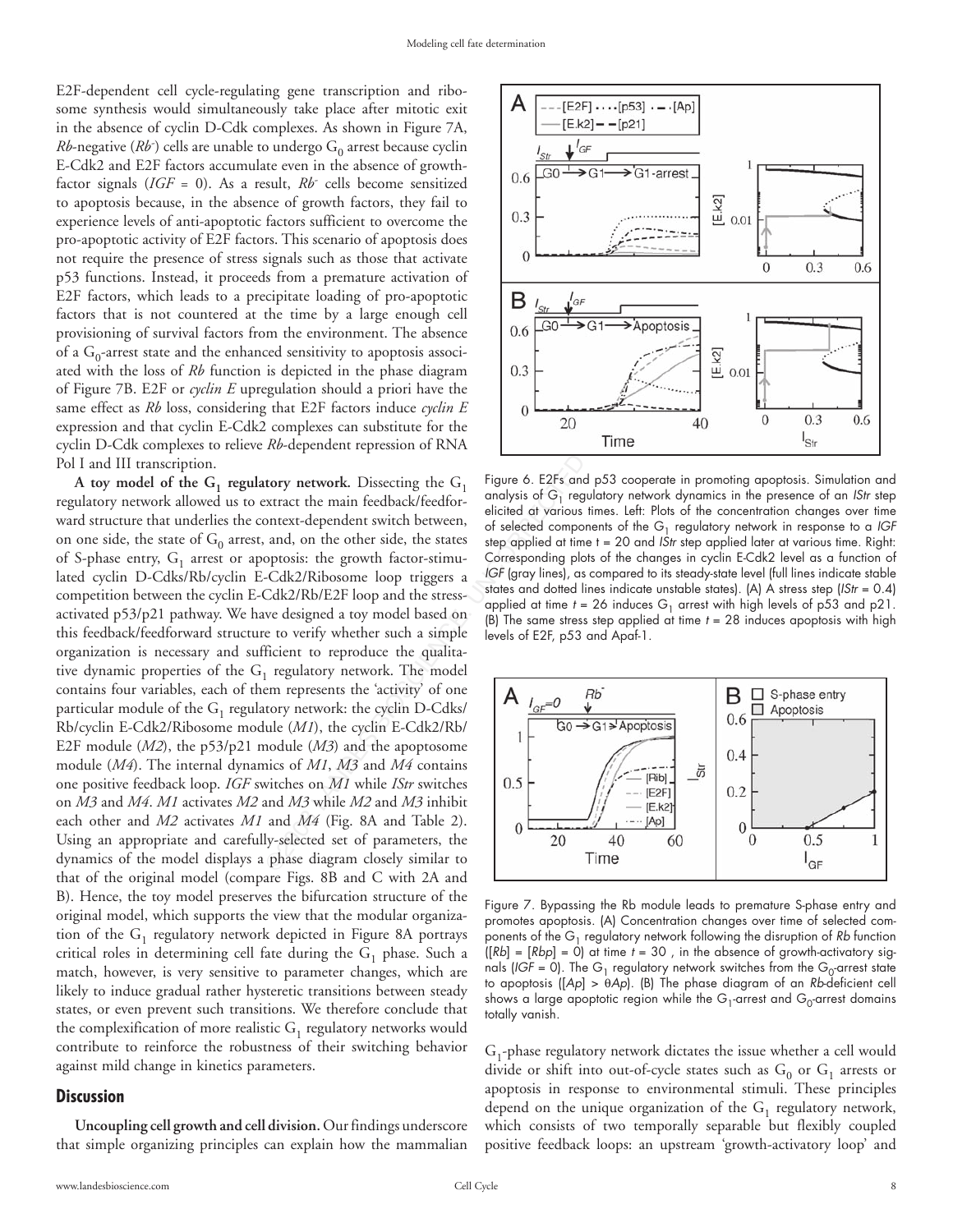

Figure 8. Toy model of the G<sub>1</sub> regulatory network. (A) Reduced representation of the G<sub>1</sub> regulatory network as a set of interactive modules. (B) Steady-state levels of the M1, M2, M3, M4 activities for three values of *IStr* (0, 0.4, 0.8). (C) Phase diagram corresponding to the toy model, the equations of which are displayed in Table 2.

# Table 2 **Differential equations for the toy model of the G1 regulatory network**

| $d M_1/dt = (2 I_{GF} + 3 M_2) - 5 M_1 + 4 M_1^2 - M_1^3$         | (1) |
|-------------------------------------------------------------------|-----|
| $d M_2/dt = M_1 - (5 + M_3)M_2 + 4M_2^2 - M_2^3$                  | (2) |
| $d M_3/dt = M_1 (I_{str} + 0.2) - (1 + M_2)^2 M^3$                | (3) |
| $d M_A/dt = 3M_2 I_{Str}/(1 + 0.5I_{GF}) - 5M_A + 4M_A^2 - M_A^3$ | (4) |

a downstream 'division-activatory loop', certain components of which have antagonistic effects on pathways involved in apoptosis in  $G_1$ -arrest (Fig. 9A).

Cells that exit mitosis are exposed during the  $G_1$  phase to a multitude of stimuli and stresses that differ in their capacity to activate or inhibit these two loop mechanisms. Thus, cell fate determination during the  $G_1$  phase is dictated by the specific combination of stimuli and stresses that the cell senses.  $G_1$ -specific regulatory signals impinge on the two loops principally at the level of two well-defined cyclin-dependent protein kinases, cyclin D-Cdk4,6 and cyclin E-Cdk2, that differ in their timing of apparition, their mode of regulation and their substrate specificity. In the absence of signals that positively or negatively regulate cyclin E-Cdk2 activity, inactivation or activation of the growth-activating loop merely triggers the inactivation or activation of the division-activating loop, giving rise to the states of  $G_0$ -arrest or S-phase entry, respectively (Fig. 9B and C). But, activation of stress-response pathways that directly affect cyclin E-Cdk2 activity may alter the tight coordination between growth and division that is required to initiate timely cell division. For instance, selective inhibition of cyclin E-Cdk2 by p53/p21-activating stresses in the presence of growth-factor stimulation leads to the emergence of high-energy  $G_1$ -arrest states (Fig. 9D). By contrast, selective cyclin E-Cdk2 upregulation (e.g., via *Myc* overexpression or *Rb* loss of function) in the absence of sufficient levels of growth and survival factors would favor apoptosis (Fig. 9E). Thus, our modeling study supports the view that the inherent ambivalence of signaling pathways, which, on one side, could be activated by a multiplicity of conflicting signals and, on the other side, could drive opposing cellular responses, lays the foundations for cell fate diversification in mammalian cells.<sup>5,50-52</sup>

by network. (A) Reduced representation of the G<sub>1</sub> regulatory network<br>
es for three values of *IStr* (0, 0.4, 0.8). (C) Phase diagram corresponds<br> **Interval of the**<br> **ICCL** Phase diagrams can be a straight interval of the This antagonistic relationship between cell-growth regulators, which facilitate  $G_1$ -arrest and pro-survival pathways and cell division regulators, which facilitate apoptosis and strongly compete with components of  $G_1$ -arrest pathways, possibly originates from the ancestral device elaborated by unicellular systems to coordinate their growth and division. Indeed, in order to quickly reproduce under the best of conditions, unicellular organisms have evolved cell-size and DNA-damage checkpoints that enable them to delay cell cycle entry to allow enough 'time to grow' and enough 'time to repair', respectively.<sup>3,53</sup> Multi-celled organisms, however, have developed more sophisticated mechanisms. Notably, they created new cell fates for their unit cells, such as apoptosis or permanent  $G_1$  arrest, to allow, for instance, the shaping of organs during development and the safeguarding of tissue homeostasis in adulthood.<sup>4,54</sup> The G<sub>1</sub> regulatory checkpoints inherited from unicellular systems have probably been relaxed and made more flexible in metazoan cells in order to adapt to new constraints imposed by the necessity of preserving the viability of the organism as a whole. Owing to this flexibility, specific environmental signals may now either precipitate cell division in the absence of sufficient prior cell growth, thus triggering apoptosis, or delay cell division, possibly forever, despite continued cell growth, thus inducing  $G_1$  arrest.

> **Exiting from**  $G_0$  **arrest.**  $G_0$  arrest (or quiescence) usually describes a collection of low-energy states in which specific sets of genes involved in repressing the transcription of rRNA and *cyclins* are activated.55 This low-metabolism state can be induced in vitro by serum starvation, which deprives cells of mitogens and growth factors. Conversely, re-exposure of cells to these factors triggers  $G_0$  exit following activation of a positive feedback loop (the cyclin D-Cdks/Rb/cyclin E-Cdk2/Ribosome loop), which primarily functions to relieve *Rb*-dependent repression of rRNA and *cyclin* transcription and restore ribosome biogenesis. The restriction point<sup>48,49</sup> coincides with the time point in the  $G_1$  phase when cyclin E-Cdk2 kinase activity reaches the critical level necessary to achieve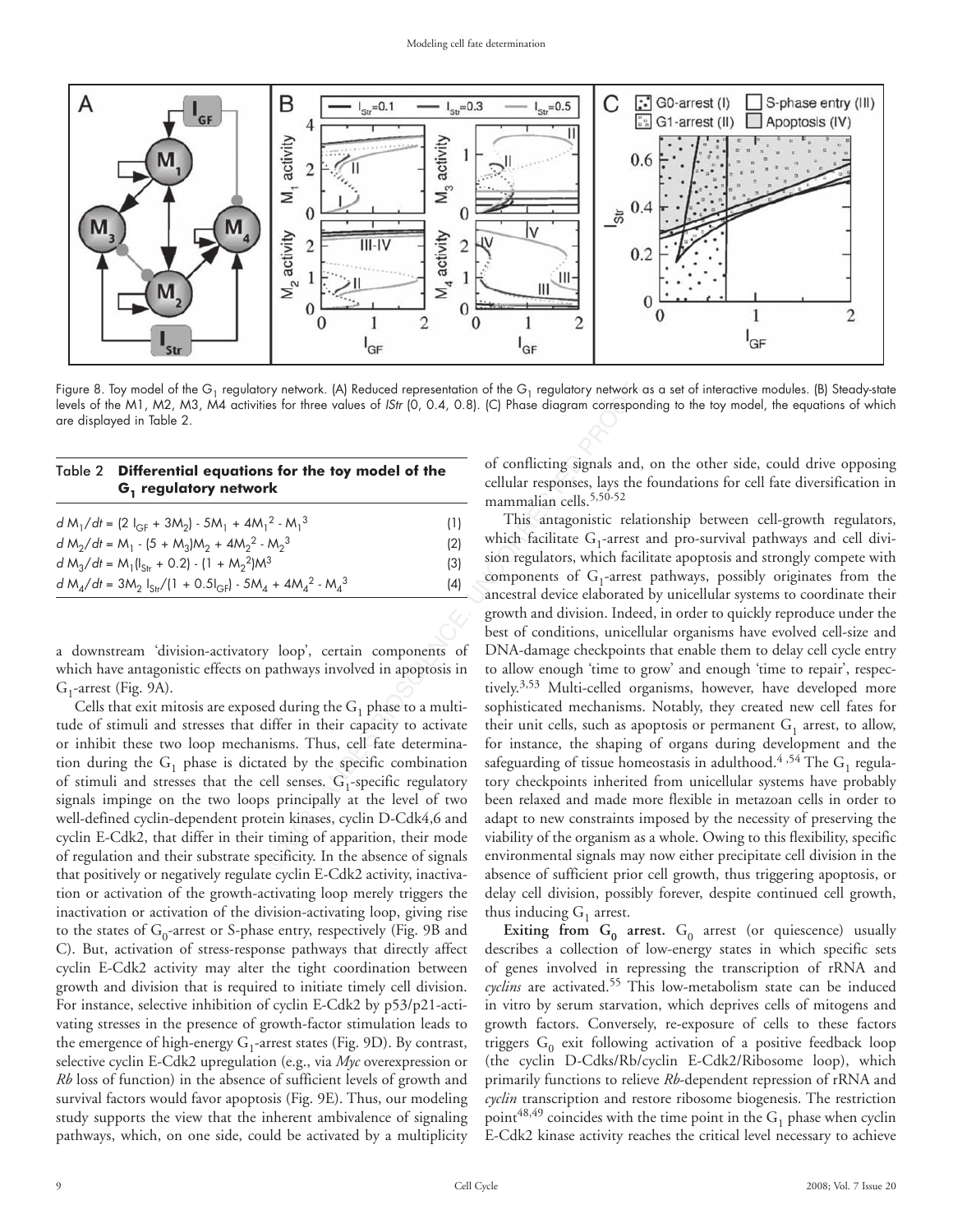hyperphosphorylation of Rb and activate a second positive feedback loop (the cyclin E-Cdk2/Rb/E2F loop), which primarily functions to promote growth factor-independent cell cycle progression. An elegant study combining experiments and modeling provides convincing evidence of the implication of the second loop in this function.<sup>56</sup> Our findings predict that the critical level of cyclin E-Cdk2 activity required to cross the R point is much lower than that required to enter S-phase. This would be difficult to detect experimentally, which may explain why it has been previously stated that R point transit precedes cyclin E-Cdk2 accumulation.<sup>57</sup>

**Shifting to**  $G_1$  **arrest.** The relief of *Rb*-dependent repression of rRNA, ribosomal protein and cyclin synthesis associated with early  $G_1$ -phase progression is necessary but not sufficient to activate the second positive feedback loop, whereby the cyclin E-Cdk2 complex frees E2F factors and boosts its own production. Indeed, any event that interferes with the accumulation and/or activation of cyclin E-Cdk2 complexes could consequently prevent activation of the cyclin E-Cdk2/Rb/E2F loop and irreversible transit into S phase. This is what occurs in the presence of p53/  $p21$ -activating stresses that induce  $G_1$  arrest via a combination of two distinct processes: (i) p21-dependent inhibition of cyclin E-Cdk2; and (ii) p53-dependent downregulation of ribosome synthesis. Thus,  $G_1$ -arrest states would emerge following exposure of cells to various forms of cytotoxic as well as genotoxic stresses that induce the accumulation of CKIs in the Cip/Kip family, which directly inhibit cyclin E-Cdk2 complex activity. In sharp contrast to the  $G_0$ -arrest state,  $G_1$ -arrest states require mitogens and growth factors.52 Our model, however, does

not discriminate between (i) reversible  $G_1$  arrest from which the cell can readily exit to return into a viable cell cycle and (ii) irreversible (or permanent)  $G_1$  arrest, which may ultimately drift toward a senescent or a differentiated state.

In principle, stress-induced CKI-dependent  $G_1$  arrest should be reversible/irreversible if the events arising during breaks in the cell cycle were transitory/persistent and would vanish/persist after stress removal. The nature and intensity of the division-inhibitory stress signal(s) as well as their timing of application should be determining factors in the drive toward reversible or irreversible  $G_1$  arrest, senescence or differentiation. In the case of irreversible outcomes, our model predicts that the impact of the  $G_1$  arrest-promoting signals would not be restricted to simply inducing CKI accumulation and subsequent CKI-dependent inhibition of the cyclin E-Cdk2 complex

activity. The p53 tumor suppressor protein may serve as a paradigm on this subject.

DNA damage, which typically produces irreversible p53 responses (irreversible  $G_1$  and  $G_2$  arrests or apoptosis) operates by activating a set of protein kinases (ATM, ATR, Chk1,2) that phosphorylate both p53 and Mdm2 at multiple sites, irreversibly disrupting p53-Mdm2 interaction.58 In contrast, oncogenic stresses activate p53 function by inducing the expression of the Arf protein, which binds to Mdm2 to mitigate its antagonistic effects on p53 without disrupting the p53-Mdm2 interaction.<sup>59</sup> Arf-dependent p53/p21-activating stresses could thereby trigger reversible  $G_1$  arrest. The fact that Arf/ p53-dependent oncogenic *Ras*-induced senescence is readily reversed by *Myc* overexpression<sup>60</sup> is consistent with this prediction. In the case of p53-activating stresses, it appears that the reversibility of



Figure 9. Cell fates associated with various patterns of growth-division relationship. (A) The positively coupled growth-activatory and division-activatory modules have antagonist effets on stress-activated modules involved in driving apoptosis and  $G_1$ -arrest. These core modules comprise a multiple path positive feedback loop (Abbreviations: E.k2, cyclin E-Cdk2; D.k4, cyclin D-Cdk4,6; E2F, activator E2Fs; Rib, Ribosomes; Rb<sub>p</sub>, hypophosphorylated Rb; Rb<sub>hp</sub>, hyperphos-phorylated Rb). (B) Inhibition of the growthactivatory module prevents activation of the division-activatory module, thus producing a G<sub>0</sub>-arrest state. (C) Activation of the growth-activatory module stimulates the division-activatory module, thus triggering S-phase entry. (D) Selective inhibition of the division-activatory module associated with stimulation of the growth-activatory module leads to a  $G_1$ -arrest state. (E) Selective activation of the division-activatory module without sufficient prior stimulation of the growth-activatory module promotes apoptosis.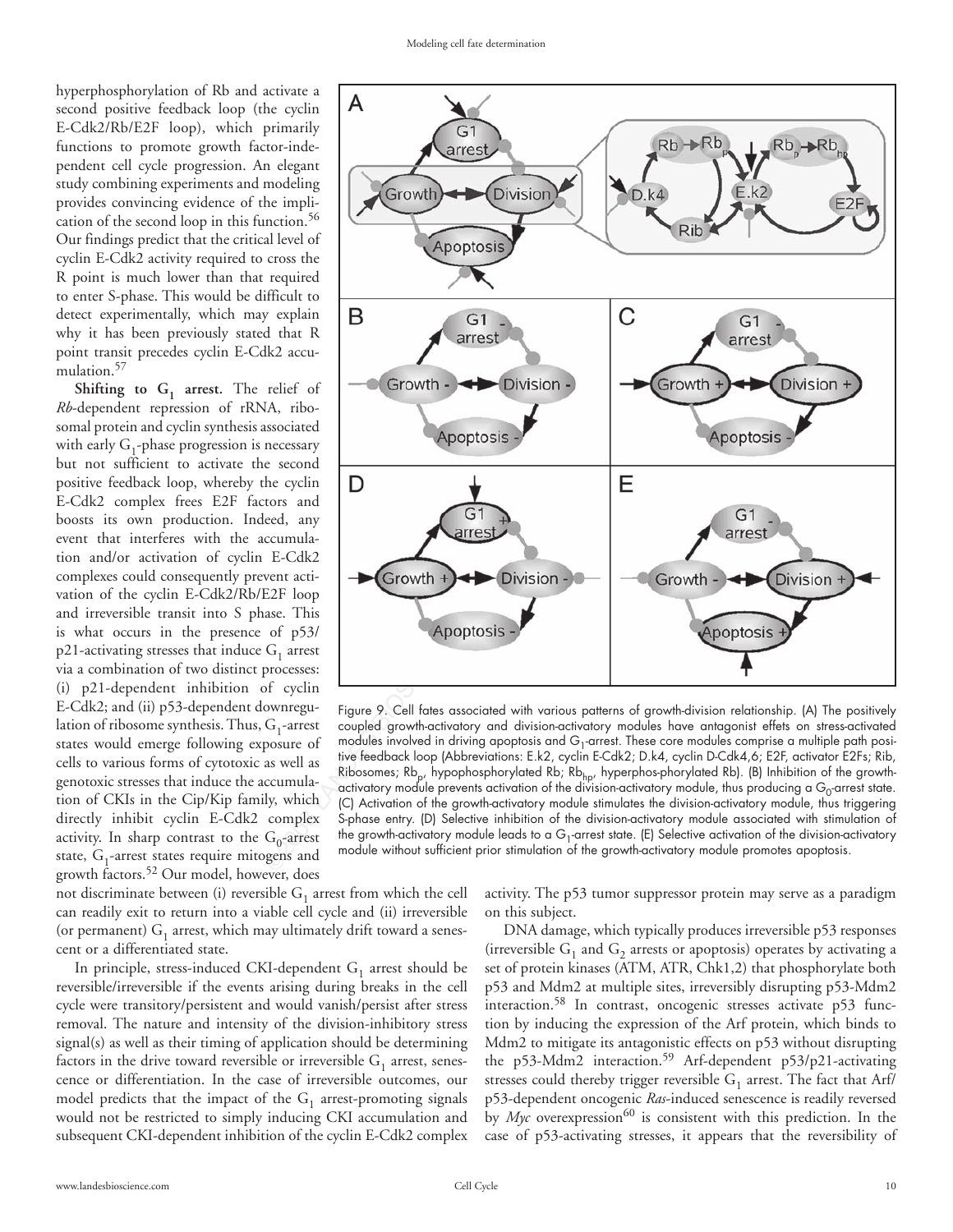p21-dependent  $G_1$  arrest depends on whether nuclear p53 accumulation and activation as a transcription factor is reversible.<sup>58,61,62</sup> p21, however, can also be upregulated via p53-independent pathways, for example during differentiation.63-66 Therefore, in order for our model to take into account how cells are driven into different fates following initial p53-dependent cell cycle arrest, we must include potential concurrent mechanisms of CKI activation as well as the intricate p53 interaction network with its numerous coregulators such as Arf, Mdm2, ATM, Chk1, and so on.

**Shifting to cell death.** Once a cell has been exposed to sufficient levels of mitogens and growth factors to bypass both  $G_0$  and  $G_1$  arrests, it can still initiate DNA replication or die because E2F transcription factors can initiate both of these processes. Our model anticipates that two distinct situations favor apoptosis.

rs and progress into S-phase. Anti-<br>cell machinery, which m<br>the part by growth factor-dependent antagonistic relationship by<br>ay, but also (at least in the case also ignores the possible in<br>trachment to neighboring cells o First, even in the absence of p53-activating stresses, cells must acquire a sufficient load of anti-apoptotic signals to overcome the pro-apoptotic activity of E2F factors and progress into S-phase. Antiapoptotic cues are provided in great part by growth factor-dependent activation of the PI3K/Akt pathway, but also (at least in the case epithelial cells) by their physical attachment to neighboring cells or to the extracellular matrix.4,46,67 Thus, premature activation of the cyclin E-Cdk2/Rb/E2F loop resulting from defective cell adhesion and/or growing capacity should favor cell death over S-phase entry. Our model depicts how this scenario occurs upon loss of *Rb*. In *Rb*cells, the cyclin E-Cdk2/Rb/E2F loop is constitutively activated so that *Rb-* cells, which lack a restriction point control, can not retire in the  $G_0$  state while they are unable to develop a rate of macromolecular synthesis sufficient to support cell division. This explains why they are prone to undergo apoptosis in response to growth-factor deprivation. Indeed, it is well known that *Rb-* cells in culture exhibit accelerated rates of S-phase entry and apoptosis. Moreover, the ratio between the rates of apoptosis and S-phase entry increases with decreasing serum concentration.68 The observation that *E2F1* loss suppresses apoptosis and inappropriate S-phase entry in *Rb-* mouse embryos further argues that apoptosis in *Rb-* mouse embryos is driven by *E2F1* upregulation.<sup>69</sup>

Second, in the presence of p53-activating stresses, nuclear p53 accumulation may lead to activation of a set of pro-apoptotic p53 target genes and thereby increase the pro-apoptotic load of the cell. p53 has indeed been reported to induce the expression of approximately 5,000 target genes.70 A few of these (e.g., p21) mediate its cell cycle arrest functions. However, many of them mediate its pro-apoptotic activities by participating in both the extrinsic and intrinsic apoptotic pathways.<sup>44</sup> Our analysis predicts that a transitional point divides the  $G_1$  phase in two domains in which p53-activating stresses generate opposite cell fates:  $G_1$  arrest would occur upstream from this point, and apoptosis, downstream from it. This transitional point coincides with the time when cyclin E-Cdk2 activity reaches the critical level sufficient to bypass p21-dependent inactivation and activate the positive cyclin E-Cdk2/Rb/E2F feedback loop, allowing thereby the explosive rise in activator E2F levels. Beyond this point, both p53 and E2F are predicted to be present at relatively high concentrations in the nucleus where they would cooperate to increase the load of pro-apoptotic signals above a threshold capable of driving completion of a cell-death program, despite the possible presence of an abundance of growth and survival factors.38,39,71

**Limits and perspectives of the model.** By definition, models are an abstraction of reality because they require simplifying assumptions to deal with constraints imposed by the technical tools, the state of scientific knowledge and the modeler's questions. Our coarse-grained model of the  $G_1$  regulatory network of mammalian cells is based on a simplified description of activities linked to signal transduction, cell growth, cell division and cell death. Admittedly, it neglects a multitude of variant pathways that could significantly contribute to signal-specific and cell-type-specific events. We focused on selected members of the Rb, E2F, p53 or Cip/Kip families but realize that other members of these families may have redundant and/or complementary functions, depending on the cellular context.<sup>8</sup> The model does not exhaustively take into account either the ubiquituous interactions between cell-growth and cell-division processes. Notably, it ignores the competition between growth-related protein mRNAs and division-related protein mRNAs for monopolizing the translational cell machinery, which most likely contributes to establishing an antagonistic relationship between cell growth and cell division.72 It also ignores the possible impact of the growth-dependent increase in cell size on the rate of nucleocytoplasmic transport and, then, on the rate of appearance of active cyclin-Cdk complexes in the nucleus.<sup>73</sup> Furthermore, the model focuses on p53-activating stresses without stipulating the particular type of stress involved (DNA damage, ribonucleotide depletion, cell adhesion, oncogenic signals, telomere shortening, and so on), even though it is known that each type of stress utilizes unique mechanisms to activate p53 function. Finally, p53-independent stress signals are not considered in our model.

Yet, our simplified model provides a sound description of how the organization of the mammalian  $G_1$  regulatory network as a set of flexibly interlinked positive feedkback loops enables cells to integrate two streams of opposite input signals and offers them the alternative between four diverging fates. The utmost important dynamic feature associated with these positive feedbacks is the emergence of multistable states, which offer cells the possibility to switch, eventually irreversibly, from one state to another.<sup>74</sup> Switching behavior is a well-recognized biological phenomenon associated with cell cycle progression<sup>13,75,76</sup> as well as cell differentiation<sup>21,77</sup> and biochemical signaling.78 From an evolutionary perspective, the model provides a valuable framework for understanding the evolution toward multicellularity that is marked by a magnitudinous jump in cellfate multiplication and diversification despite the fact that many core processes that participate in cell fate determination, especially cyclin-Cdk-based cell cycle, are highly conserved from yeast to mammals.53,79 Finally, our model stresses the importance of the *Rb* and *p53* modules in context-dependent cell-fate determination and, thereby, in the safeguarding of tissue homeostasis and organism's defence against cancer.<sup>8</sup>

### **Material and Methods**

**Numerical methods.** The differential equations used to simulate the  $G_1$  regulatory network model were integrated using the secondorder Runge-Kutta scheme with fixed-time step: *t* = 0.01. Bifurcation diagrams were constructed with AUTO2000.80

**Assumptions of the model.** To simplify the equations, several important assumptions were made: (i) The variables are protein concentrations. Because of their rapid turnover, mRNAs levels are assumed to be always at steady states.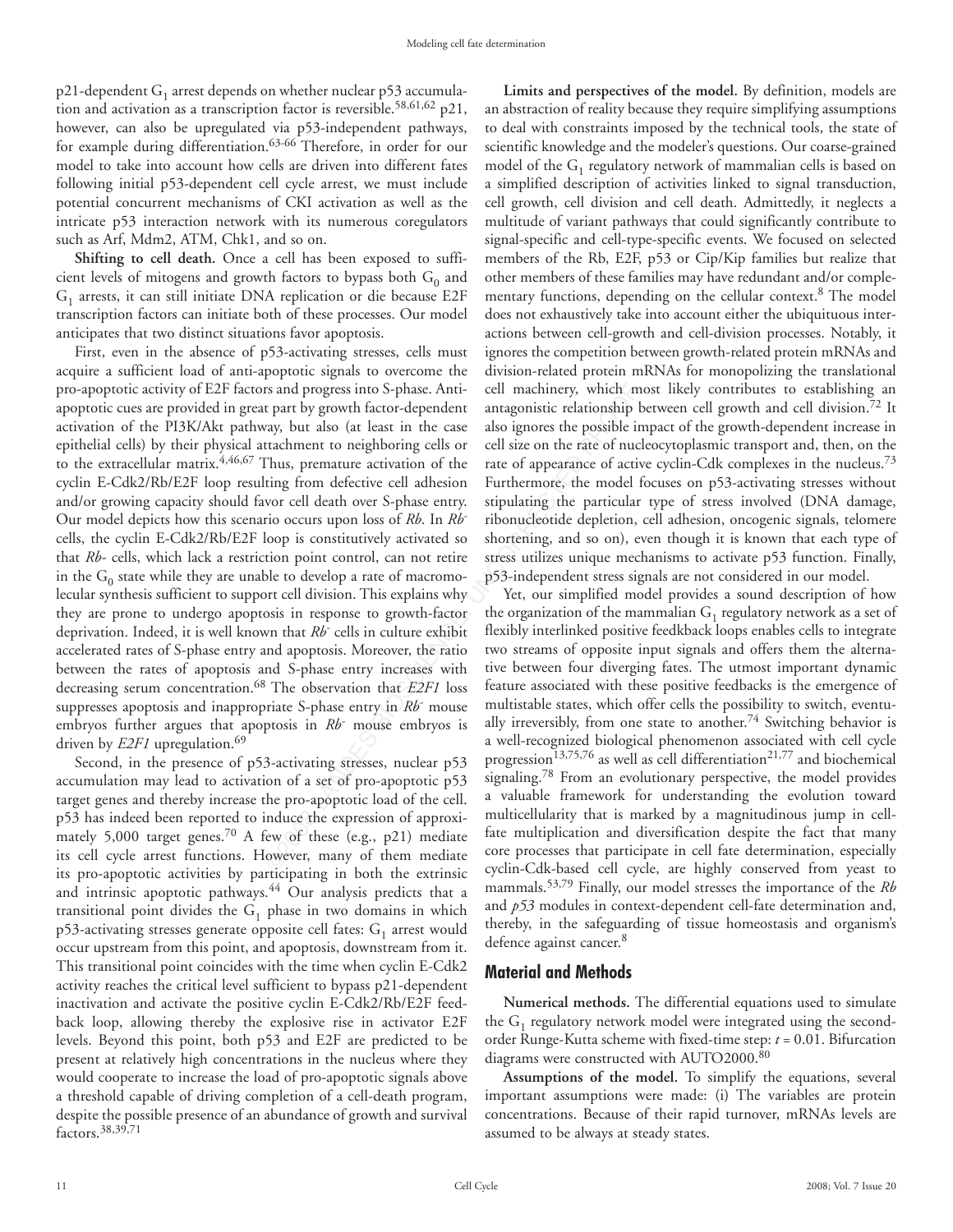(ii) The effects of many regulations, through which one component triggers the activation/synthesis or inactivation/degradation of another at either the transcriptional or translational level, have been linearized.

Only the E2F-dependent synthesis of the E2F factors and the regulation of ribosome synthesis exhibit saturation kinetics described by Hill functions.

(iii) Regarding ribosome synthesis, we assume linear dynamics controlled by effective synthesis and degradation rates. This is certainly a rough approximation since the real dynamics of ribosome concentration is intrinsically non-linear. Indeed, the cell growth rate depends on the ribosome concentration and the dilution rate associated with cell volume expansion is not smaller than the ribosome degradation rate. That is, we assume that the dilution rate associated with cell volume expansion is much smaller than the degradation rates of proteins.

**Choice of the kinetic parameters.** The choice of the parameters is mostly arbitrary because of the lack of data regarding the rate constants of the physiological reactions that participate in the  $G_1$ regulatory network and, also, because we were interested by the phenomenological features of the network dynamics.

(i) First, we have taken the same intrinsic degradation rate for all proteins (except for the Rb proteins) which has been set to 1, thereby setting the intrinsic timescale of the system.

(ii) Second, since the variables and parameters of the model are dimensionless, a large subset of parameters has been adjusted in order to normalize the maximum values of all concentrations to 1 (except for Apaf-1, which has been normalized to 6), in the situations where *IGF* and *IStr* are ranging from 0 to 1.

**EVALUATION CONSECT AND SECTIVE AND SECTION MANUS ENCISE AN EXAMPLE SCIENCE AND MANUS (CONSECTION THE CHAND CORRECT (SCIENCE) AND A SUPPORT (SCIENCE AND A SUPPORT (SCIENCE) AND A SUPPORT (SCIENCE AND A SUPPORT (SCIENCE) A** (iii) Third, the remaining kinetic constants have been adjusted so that the dynamical behavior of the  $G_1$  regulatory network would give rise to four distinct cell fates characterized by their relative contents of selected species. Such constraint is loose enough to be satisfied over a relatively large range of parameters, among which we made an arbitrary choice. All parameter values are shown in Table 1 and their possible changes in the course of the study are specified in the captions.

#### **Acknowledgements**

BP is supported by the Japan Society for the Promotion of Science (JSPS).

#### **References**

- 1. Fantes PA. Control of cell size and cycle time in Schizosaccharomyces pombe. J Cell Sci 1977; 24:51-67.
- 2. Johnston GC, Ehrhardt CW, Lorincz A, Carter BL. Regulation of cell size in the yeast *Saccharomyces cerevisiae*. J Bacteriol 1979; 137:1-5.
- 3. Jorgensen P, Tyers M. How cells coordinate growth and division. Curr Biol 1979; 14:1014-27.
- 4. Conlon I, Raff M. Size control in animal development. Cell 1999; 96:2325-44.
- 5. Blagosklonny MV. Apoptosis, proliferation, differentiation: in search of the order. Semin Cancer Biol 2003; 13:97-105
- 6. Blomen VA, Boonstra J. Cell fate determination during  $G_1$  phase progression. Cell Mol Life Sci 2007; 64:3084-104.
- 7. Massague J.  $G_1$  cell cycle control and cancer. Nature 2004; 432:298-306.
- 8. David-Pfeuty T. The flexible evolutionary anchorage-dependent Pardee's restriction point of mammalian cells: how its deregulation may lead to cancer. Biochim Biophys Acta 2006; 1765:38-66.
- 9. Tyson JJ, Csikasz-Nagy A, Novak B. The dynamics of cell cycle regulation. Bioessays 2002; 24:1095-109.
- 10. Obeyesekere MN, Herbert JR, Zimmerman SO. A model of the  $G_1$  phase of the cell cycle incorporating cyclin E/cdk2 complex and retinoblastoma protein. Oncogene. 1995; 11:1199-205.
- 11. Kohn KW. Functional capabilities of molecular network components controlling the mammalian G<sub>1</sub>/S cell cycle phase transition. Oncogene 1998; 16:1065-75.
- 12. Hatzimanikatis V, Lee KH, Bailey JE. A mathematical description of regulation of the  $G_1$ -S transition of the mammalian cell cycle. Biotechnol Bioeng 1999; 65:631-37.
- 13. Aguda BD, Tang Y. The kinetic origins of the restriction point in the mammalian cell cycle. Cell Prolif 1999; 32:321-35.
- 14. Qu Z, Weiss JN, MacLellan WR. Regulation of the mammalian cell cycle: a model of the G1-to-S transition. Am J Physiol Cell Physiol 2003; 284:349-64.
- 15. Swat M, Kel A, Herzel H. Bifurcation analysis of the regulatory modules of the mammalian G1/S transition. Bioinformatics 2004; 20:1506-11.
- 16. Novak B, Tyson JJ. A model for restriction point control of the mammalian cell cycle. J Theor Biol 2004; 230:563-79.
- 17. Haberichter T, Madge B, Christopher RA, Yoshioka N, Dhiman A, Miller R, et al. A systems biology dynamical model of mammalian  $G_1$  cell cycle progression. Mol Syst Biol 2007; 3:84.
- 18. Chauhan A, Legewie S, Westermark PO, Lorenzen S, Herzel H. A mesoscale model of G<sub>1</sub>/S phase transition in liver regeneration. J Theor Biol 2008; 252:465-73.
- 19. Gille H, Downward J. Multiple ras effector pathways contribute to G(1) cell cycle progression. J Biol Chem 1999; 274:22033-40.
- 20. Vogelstein B, Lane D, Levine AJ. Surfing the p53 network. Nature 2000; 408:307-10.
- 21. Huang S, Eichler G, Bar-Yam Y, Ingber DE. Cell fates as high-dimensional attractor states of a complex gene regulatory network. Phys Rev Lett 2005; 94:128701.
- 22. Morgan DO. The Cell Cycle: Principles of Control. New Science Press: London, 2007.
- 23. Warner JR. The economics of ribosome biosynthesis in yeast. Trends Biochem Sci 1999; 24:437-40.
- 24. Ruggero D, Pandolfi PP. Does the ribosome translate cancer? Nat Rev Cancer 2003; 3:179-92.
- 25. Cavanaugh AH, Hempel WM, Taylor LJ, Rogalsky V, Todorov G, Rothblum LI. Activity of RNA polymerase I transcription factor UBF blocked by Rb gene product. Nature 1995; 374:177-80.
- 26. David-Pfeuty T. Potent inhibitors of cyclin-dependent kinase 2 induce nuclear accumulation of wild-type p53 and nucleolar fragmentation in human untransformed and tumorderived cells. Oncogene 1999; 18:7409-22.
- 27. David-Pfeuty T, Nouvian-Dooghe Y, Sirri V, Roussel P, Hernandez-Verdun D. Common and reversible regulation of wild-type p53 function and of ribosomal biogenesis by protein kinases in human cells. Oncogene 2001; 20:5951-63.
- 28. Cairns CA, White RJ. p53 is a general repressor of RNA polymerase III transcription. EMBO J 1998; 17:3112-23.
- 29. Zhai W, Comai L. Repression of RNA polymerase I transcription by the tumor suppressor p53. Mol Cell Biol 2000; 20:5930-8.
- 30. Sherr CJ, Roberts JM. CDK inhibitors: positive and negative regulators of  $G_1$ -phase progression. Genes Dev 1999; 13:1501-12.
- 31. Weinberg RA. The retinoblastoma protein and cell cycle control. Cell 1995; 81:323-30.
- 32. Classon M, Harlow E. The retinoblastoma tumour suppressor in development and cancer. Nat Rev Cancer 2002; 2:910-7.
- 33. Lundberg AS, Weinberg RA. Functional inactivation of the retinoblastoma protein requires sequential modification by at least two distinct cyclin-cdk complexes. Mol Cell Biol 1998; 18:753-61.
- 34. Mihara K, Cao XR, Yen A, Chandler S, Driscoll B, Murphree AL, et al. Cell cycle-dependent regulation of phosphorylation of the human retinoblastoma gene product. Science 1989; 246:1300-3.
- 35. Trimarchi JM, Lees JA. Sibling rivalry in the E2F family. Nat Rev Mol Cell Biol 2002; 3:11-20.
- 36. Nahle Z, Polakoff J, Davuluri RV, McCurrach ME, Jacobson MD, Narita M, et al. Direct coupling of the cell cycle and cell death machinery by E2F. Nat Cell Biol 2002; 4:859-64.
- 37. Sears RC, Nevins JR. Signaling networks that link cell proliferation and cell fate. J biol Chem 2002; 277:11617-20.
- 38. Chen D, Padiernos E, Ding F, Lossos IS, Lopez CD. Apoptosis-stimulating protein of p53-2 (ASPP2/53BP2L) is an E2F target gene. Cell Death Differ 2005; 12:358-68.
- 39. Hershko T, Chaussepied M, Oren M, Ginsberg D. Novel link between E2F and p53: proapoptotic cofactors of p53 are transcriptionally upregulated by E2F. Cell Death Differ 2005; 12:377-83.
- 40. LaBaer J, Garrett MD, Stevenson LF, Slingerland JM, Sandhu C, Chou HS, et al. New functional activities for the p21 family of CDK inhibitors. Genes Dev 1997; 11:847-62.
- 41. Denicourt C, Dowdy SF. Cip/Kip proteins: more than just CDKs inhibitors. Genes Dev 1997; 18:851-5.
- 42. Harper JW, Adami GR, Wei N, Keyomarsi K, Elledge SJ. The p21 Cdk-interacting protein Cip1 is a potent inhibitor of  $G_1$  cyclin-dependent kinases. Cell 1993; 75:805-16.
- 43. el-Deiry WS, Tokino T, Velculescu VE, Levy DB, Parsons R, Trent JR, et al. WAF1, a potential mediator of p53 tumor suppression. Cell 1993; 75:817-25.
- 44. Riedl SJ, Salvesen GS. The apoptosome: signalling platform of cell death. Nat Rev Mol Cell Biol 2007; 8:405-13.
- 45. Moroni MC, Hickman ES, Lazzerini Denchi E, Caprara G, Colli E, Cecconi F, Muller H, Helin K. Apaf-1 is a transcriptional target for E2F and p53. Nat Cell Biol 2001; 3:552-8.
- 46. Vivanco I, Sawyers CL. The phosphatidylinositol 3-Kinase AKT pathway in human cancer. Nat Rev Cancer 2002; 2:489-501.